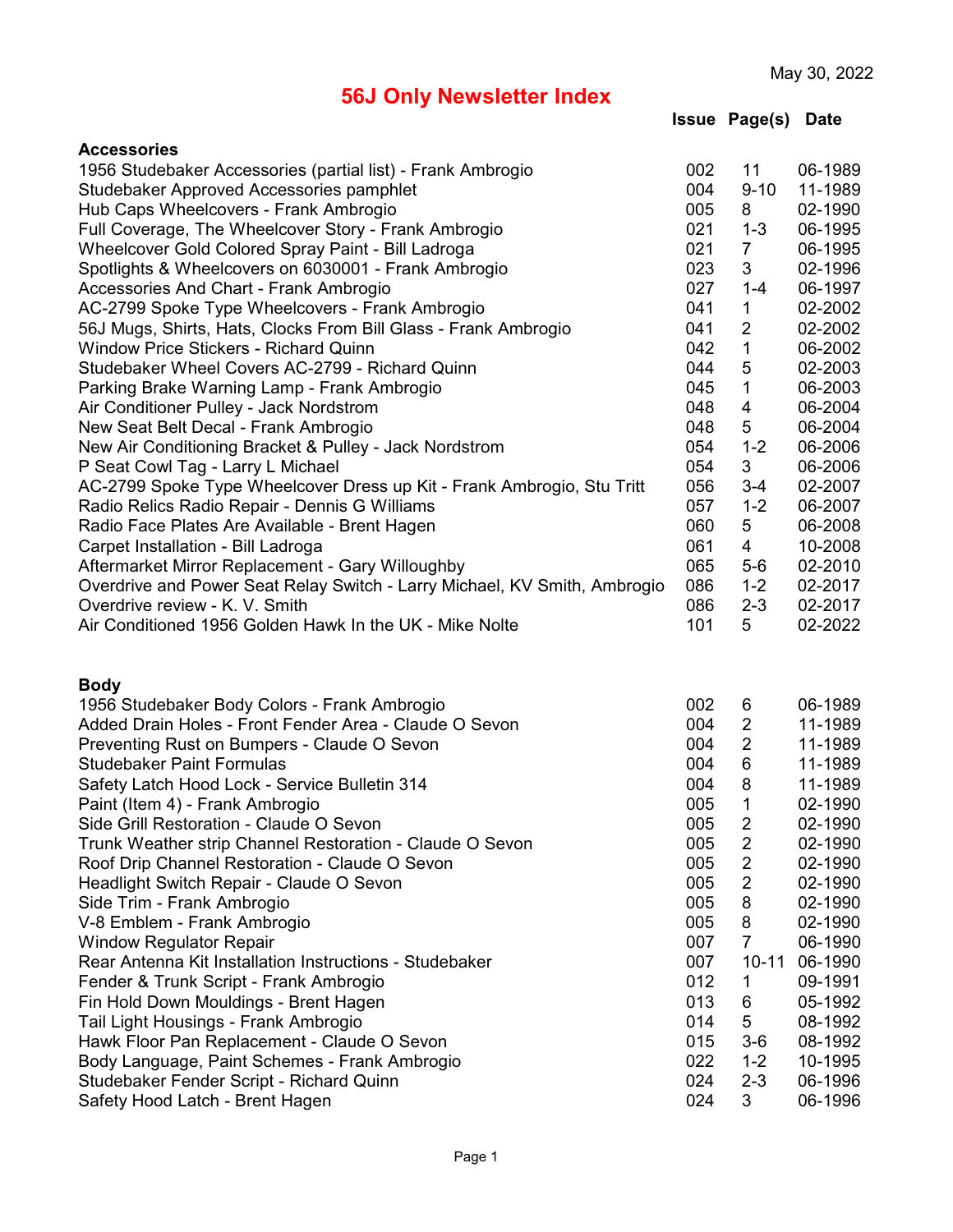| <b>Issue Page(s) Date</b> |  |
|---------------------------|--|
|---------------------------|--|

| Fin Hold Down Mouldings - Brent Hagen<br>1956 Golden Hawk Paint Colors - Frank Ambrogio | 024<br>025 | $4 - 5$<br>$1 - 3$      | 06-1996<br>10-1996 |
|-----------------------------------------------------------------------------------------|------------|-------------------------|--------------------|
| Hoods - Frank Ambrogio                                                                  | 025        | 5                       | 10-1996            |
| Hood Insulator - Frank Ambrogio                                                         | 027        | 5                       | 06-1997            |
| Bumper Bolts - Frank Ambrogio                                                           | 028        | $4 - 5$                 | 10-1997            |
| Tower Paint Spray Cans - Frank Ambrogio                                                 | 030        | 4                       | 06-1998            |
| Restoring The 1956 Hawk Grille - Phil Brandt                                            | 035        | 1                       | 02-2000            |
| 56J Front Fender Adjustment - Gary Capwell                                              | 035        | 1                       | 02-2000            |
| Hood Pops, Stays Put - Frank Ambrogio                                                   | 037        | 3                       | 10-2000            |
| Fiberglass Stude Parts - Phil Brandt                                                    | 038        | 1                       | 02-2001            |
| Save Those Hoods - Chuck Lampman                                                        | 038        | $1 - 2$                 | 02-2001            |
| <b>Hood Latch Connection - Dave Barnett</b>                                             | 038        | $\overline{2}$          | 02-2001            |
| Boys 'N The Hood (More Opinions) - Frank Ambrogio                                       | 039        | $3 - 4$                 | 06-2001            |
| Caustic Solutions, Cleaning Up Trim - Phil Brandt                                       | 040        | $2 - 3$                 | 10-2001            |
| Subject: Hoods Flying - Bill Glass                                                      | 040        | 3                       | 10-2001            |
| Hood Suggestion - Gary Willoughby                                                       | 040        | $3 - 4$                 | 10-2001            |
| Safety Latch And Hood Lock - Service Bulletin 314                                       | 040        | 4                       | 10-2001            |
| Mysterious Cowl Tag - Frank Ambrogio                                                    | 053        | 3                       | 02-2006            |
| Mysterious Cowl Tag, Part 2 - Craig Parslow, Richard Quinn                              | 054        | $\overline{2}$          | 06-2006            |
| Mysterious Cowl Tag Part 3 - Frank Ambrogio                                             | 055        | $\overline{\mathbf{4}}$ | 10-2006            |
| Tail Light Housings Reproduction In The Works - Ed Reynolds                             | 060        | 5                       | 06-2008            |
| Tail Light Housings - Frank Ambrogio, Bill Glass, Terry Leyrret, Bill Hughes            | 062        | 3                       | 02-2009            |
| Mysterious Cowl Tag Part 4 - Johnny Thiel - Dave Knecht                                 | 065        | $2 - 3$                 | 02-2010            |
| V-8 Emblem Location - Frank Ambrogio                                                    | 068        | $1 - 2$                 | 02-2011            |
| Trunk Floor Color - Bill Ladroga, Frank Ambrogio                                        | 068        | $\overline{2}$          | 02-2011            |
| Ride Height - Doug Jackman                                                              | 068        | 4                       | 02-2011            |
| V-8 Emblem - Gil Zimmerman                                                              | 069        | $\overline{2}$          | 06-2011            |
| Fixing Runs In Paint - Larry Herweg                                                     | 075        | $3 - 4$                 | 06-2013            |
| All About 1953- -1956 Doors - Frank Ambrogio                                            | 081        | $1 - 2$                 | 06-2015            |
| Body To Frame Supports - Tom Snyder                                                     | 087        | $1 - 2$                 | 02-2017            |
| Mysterious Cowl Tag - Part 5 - Frank Ambrogio                                           | 091        | $1 - 2$                 | 10-2018            |
| Mysterious Cowl Tag - Part 6 - Jim Knox                                                 | 092        | 3                       | 02-2019            |
| Body Number Plate Reproduction - George Vranich                                         | 092        | 3                       | 02-2019            |
| Bumpers, Bolds, And Guards - Frank Ambrogio                                             | 095        | 1                       | 02-2020            |
| <b>Reproduction Fenders - Dick Button</b>                                               | 095        | 5                       | 02-2020            |
| Hood Safety Latch System - Chuck Lampman                                                | 096        | 4                       | 06-2020            |
| Missing Body Plate - Martin Fleming                                                     | 097        | 3                       | 10-2020            |
|                                                                                         |            |                         |                    |
| <b>Brakes</b>                                                                           |            |                         |                    |
| Trouble Shooting Brake Problem - Claude O Sevon                                         | 003        | 6                       | 08-1989            |
| Emergency Brake Cable Replacement - Claude O Sevon                                      | 007        | 8                       | 06-1990            |
| Power Brake Booster Lubrication - Tom Snyder                                            | 014        | 8                       | 08-1992            |
| New Brake System Split Master Cylinders                                                 | 018        | $1 - 5$                 | 05-1994            |
| <b>Brake Notes - Geoff Fors</b>                                                         | 019        | $1 - 2$                 | 09-1994            |
| Safety Brake Reservoir - Frank Ambrogio                                                 | 024        | $1 - 2$                 | 06-1996            |
| Brake Fluid Safety Reservoir - Bill Cathcart                                            | 026        | 6                       | 02-1997            |
| Dual Reservoir Master Cylinder - Joe Hall                                               | 031        | 6                       | 10-1998            |
| Debate On Silicone Brake Fluid - Geoff Fors                                             | 032        | 6                       | 02-19996           |
| <b>Hydrovacs - Geoff Fors</b>                                                           | 032        | 6                       | 02-1999            |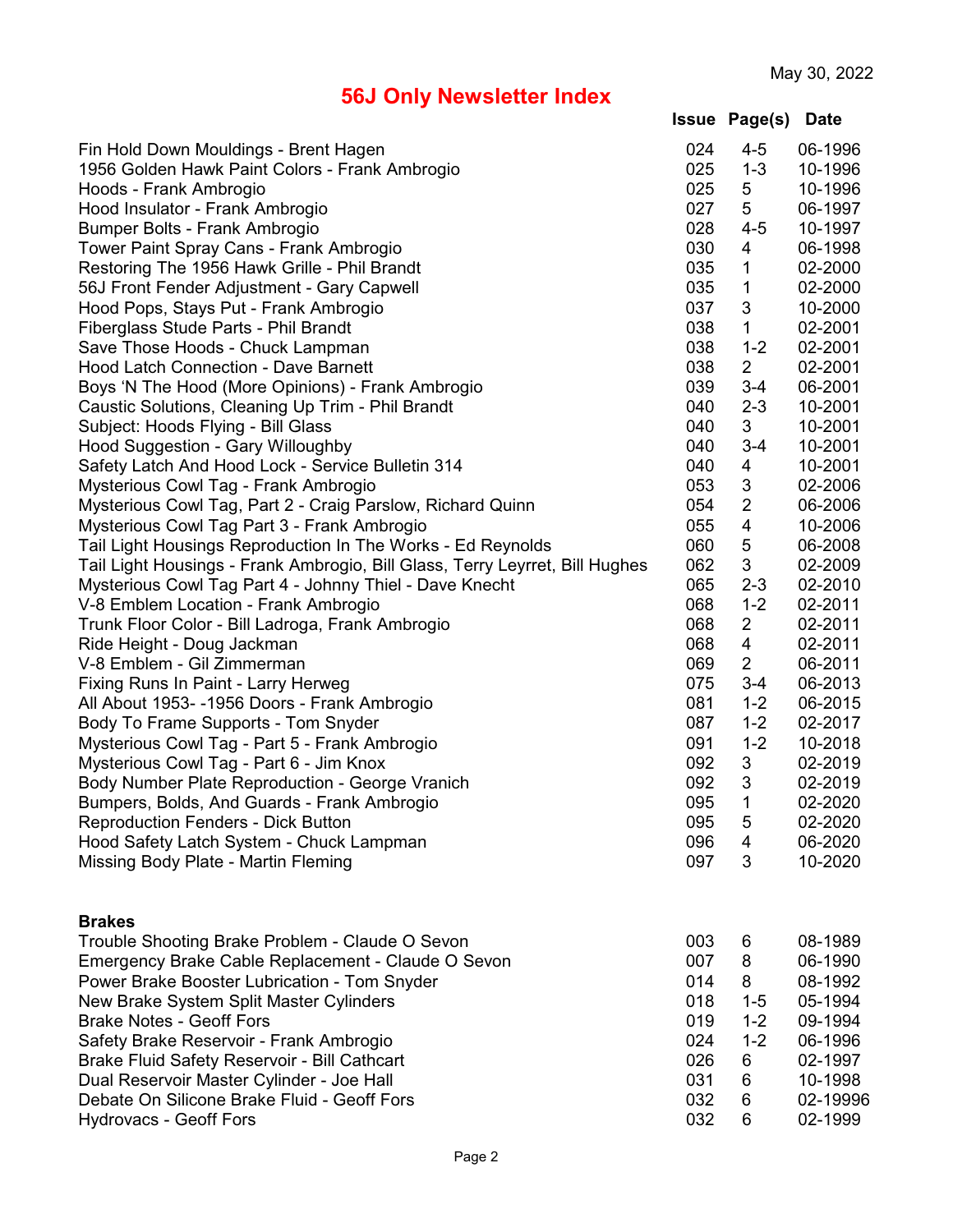|  | <b>Issue Page(s) Date</b> |  |
|--|---------------------------|--|
|--|---------------------------|--|

| Finned Brake Drums From Jim Turner - Frank Ambrogio<br>Brake Project Progress Report - Brent Hagen<br>Putting On The Brakes, Classic Tube Stainless Brake Lines - Brent Hagen<br>Installing The Turner Brake Master Cylinder Kit - Phil Brandt<br>Tip On Removing Rear Brake Drums - Brent Hagen<br>Turner Master Cylinder Kit (Part 2) - Bill Glass<br>Mitsubishi Master Cylinder Update - Bill Glass<br>Brake Drum Information - Dwain Grindinger<br>Brake Anchor Block - Frank Ambrogio | 046<br>054<br>055<br>058<br>058<br>059<br>060<br>068<br>075 | 5<br>3<br>$3 - 4$<br>$1 - 2$<br>$5-6$<br>$1 - 2$<br>4<br>4<br>1 | 10-2003<br>06-2006<br>10-2006<br>10-2007<br>10-2007<br>02-2008<br>06-2008<br>02-2011<br>06-2013 |
|--------------------------------------------------------------------------------------------------------------------------------------------------------------------------------------------------------------------------------------------------------------------------------------------------------------------------------------------------------------------------------------------------------------------------------------------------------------------------------------------|-------------------------------------------------------------|-----------------------------------------------------------------|-------------------------------------------------------------------------------------------------|
| Cooling<br>Coolant System Recovery System - Claude O Sevon                                                                                                                                                                                                                                                                                                                                                                                                                                 | 007                                                         | $\overline{7}$                                                  | 06-1990                                                                                         |
| Radiator Hoses From Gates Rubber - Frank Ambrogio                                                                                                                                                                                                                                                                                                                                                                                                                                          | 009                                                         | $\overline{7}$                                                  | 12-1990                                                                                         |
| Noisy Water Pumps - Service Bulletin 340                                                                                                                                                                                                                                                                                                                                                                                                                                                   | 012                                                         | 9                                                               | 09-1991                                                                                         |
| Fan Blade Information - Brent Hagen                                                                                                                                                                                                                                                                                                                                                                                                                                                        | 020                                                         | 6                                                               | 01-1995                                                                                         |
| Fan Blades - Brent Hagen                                                                                                                                                                                                                                                                                                                                                                                                                                                                   | 024                                                         | 5                                                               | 06-1996                                                                                         |
| Thermostatic Valve - Frank Ambrogio                                                                                                                                                                                                                                                                                                                                                                                                                                                        | 030                                                         | $1 - 2$                                                         | 06-1998                                                                                         |
| Fan Blade Assembly - Service Bulletin 316                                                                                                                                                                                                                                                                                                                                                                                                                                                  | 031                                                         | 4                                                               | 10-1998                                                                                         |
| Thermostatic Valve Update - Frank Ambrogio                                                                                                                                                                                                                                                                                                                                                                                                                                                 | 032                                                         | $\mathbf 1$                                                     | 02-1999                                                                                         |
| Upper Radiator Hose - Bob Edwards                                                                                                                                                                                                                                                                                                                                                                                                                                                          | 036                                                         | $\overline{7}$                                                  | 06-2000                                                                                         |
| Radiator Hose Interchanges - Gary Capwell                                                                                                                                                                                                                                                                                                                                                                                                                                                  | 037                                                         | $\overline{2}$                                                  | 10-2000                                                                                         |
| About Antifreeze - Jay P Ross                                                                                                                                                                                                                                                                                                                                                                                                                                                              | 059                                                         | $2 - 3$                                                         | 02-2008                                                                                         |
| Aluminum Radiator - Jack Nordstrom                                                                                                                                                                                                                                                                                                                                                                                                                                                         | 062                                                         | 3                                                               | 02-2009                                                                                         |
| Aluminum Radiators Revisited - Jack Nordstrom                                                                                                                                                                                                                                                                                                                                                                                                                                              | 063                                                         | 4                                                               | 06-2009                                                                                         |
| Car Overheating, Purple Ice - Jack Nortstrom                                                                                                                                                                                                                                                                                                                                                                                                                                               | 064                                                         | 2                                                               | 10-2009                                                                                         |
| Fans - Brent Hagen                                                                                                                                                                                                                                                                                                                                                                                                                                                                         | 065                                                         | 5                                                               | 02-2010                                                                                         |
| <b>Electrical</b>                                                                                                                                                                                                                                                                                                                                                                                                                                                                          |                                                             |                                                                 |                                                                                                 |
| Ignition Wiring - Luther Jackson                                                                                                                                                                                                                                                                                                                                                                                                                                                           | 006                                                         | $2 - 3$                                                         | 03-1990                                                                                         |
| Tachometer Sending Unit instructions - Stewart Warner wiring/Luther Jackson                                                                                                                                                                                                                                                                                                                                                                                                                | 006                                                         | $4-6$                                                           | 03-1990                                                                                         |
| Heater Blower Motor Interchanges - Claude O Sevon                                                                                                                                                                                                                                                                                                                                                                                                                                          | 007                                                         | $\overline{7}$                                                  | 06-1990                                                                                         |
| Hawk Temperature Gauge Failure - Claude O Sevon                                                                                                                                                                                                                                                                                                                                                                                                                                            | 007                                                         | $7 - 8$                                                         | 06-1990                                                                                         |
| Notes On Distributor Replacement - Claude Sevon                                                                                                                                                                                                                                                                                                                                                                                                                                            | 008                                                         | 11                                                              | 09-1990                                                                                         |
| Back-Up Lamp Installation Instructions - Studebaker                                                                                                                                                                                                                                                                                                                                                                                                                                        | 008                                                         | 13                                                              | 09-1990                                                                                         |
| Power Seat Option - Larry Michael                                                                                                                                                                                                                                                                                                                                                                                                                                                          | 012                                                         | 1                                                               | 09-1991                                                                                         |
| Dome Light Door and Lens - removal                                                                                                                                                                                                                                                                                                                                                                                                                                                         | 012                                                         | 11                                                              | 09-1991                                                                                         |
| Instrument Board and Instrument Grounding                                                                                                                                                                                                                                                                                                                                                                                                                                                  | 012                                                         | 11                                                              | 09-1991                                                                                         |
| Windshield Wiper Motor - Bill Glass                                                                                                                                                                                                                                                                                                                                                                                                                                                        | 012                                                         | 5                                                               | 09-1991                                                                                         |
| Directional Signals - Bill Glass                                                                                                                                                                                                                                                                                                                                                                                                                                                           | 012                                                         | 5                                                               | 09-1991                                                                                         |
| <b>Electrical Problems - Geoff Fors</b>                                                                                                                                                                                                                                                                                                                                                                                                                                                    | 016                                                         | 4                                                               | 06-1993                                                                                         |
| Light Bulb Mazda No. 53 - Studebaker Bulletin 315                                                                                                                                                                                                                                                                                                                                                                                                                                          | 016                                                         | 11                                                              | 06-1993                                                                                         |
| Head Lamp Rivets Loose - Studebaker Bulletin 313<br>Radio (Rear Seat Speaker) - Frank Ambrogio                                                                                                                                                                                                                                                                                                                                                                                             | 016<br>020                                                  | 11<br>5                                                         | 06-1993                                                                                         |
| Calibration Chart, Stewart Warner Temperature Gauge - Brent Hagen                                                                                                                                                                                                                                                                                                                                                                                                                          | 021                                                         | 7                                                               | 01-1995<br>06-1995                                                                              |
|                                                                                                                                                                                                                                                                                                                                                                                                                                                                                            | 022                                                         | 8                                                               | 10-1995                                                                                         |
| Headlight Switch Doesn't Work - Gary Capwell<br>Back-Up Lights                                                                                                                                                                                                                                                                                                                                                                                                                             | 022                                                         | 3                                                               | 10-1995                                                                                         |
| Distributor Information - Brent Hagen                                                                                                                                                                                                                                                                                                                                                                                                                                                      | 023                                                         | $\overline{7}$                                                  | 02-1996                                                                                         |
| Stop Light Switch (for DOT-5) - Ted Banner                                                                                                                                                                                                                                                                                                                                                                                                                                                 | 028                                                         | 3                                                               | 10-1997                                                                                         |
| Capacitive Discharge ignition - Joe Hall                                                                                                                                                                                                                                                                                                                                                                                                                                                   | 030                                                         | $\overline{7}$                                                  | 06-1998                                                                                         |
|                                                                                                                                                                                                                                                                                                                                                                                                                                                                                            |                                                             |                                                                 |                                                                                                 |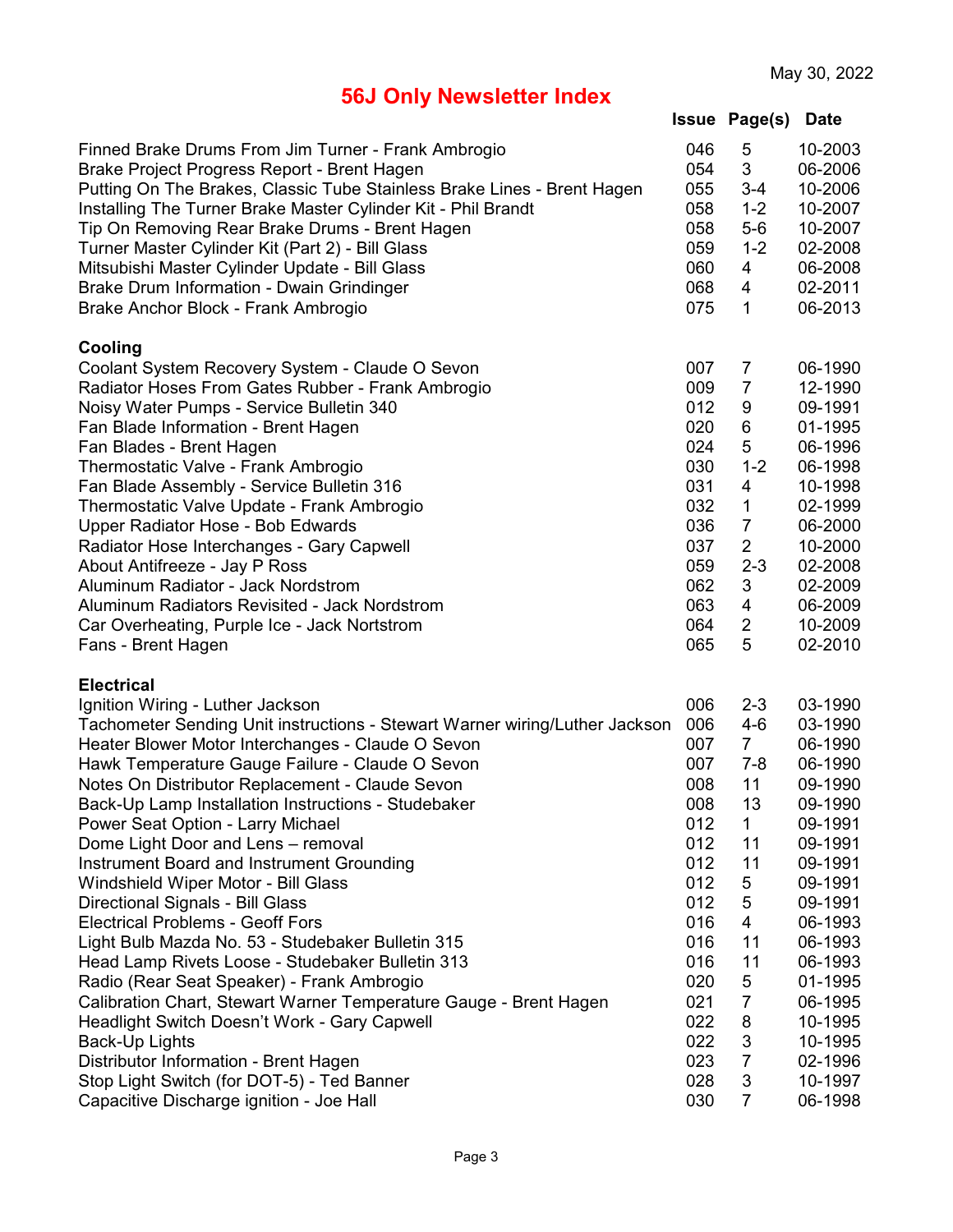|  | <b>Issue Page(s) Date</b> |  |
|--|---------------------------|--|
|--|---------------------------|--|

| <b>Battery Tip - Charles Ridge</b>                                      | 031 | $\overline{7}$ | 10-1998       |
|-------------------------------------------------------------------------|-----|----------------|---------------|
| Voltage Regulator Problems - Fred Birdsell                              | 032 | $1 - 2$        | 02-1999       |
| Horn Wire And Power Steering - Gary Capwell                             | 032 | $\overline{2}$ | 02-1999       |
| Spark Plug Cable Support Bracket - Frank Ambrogio                       | 033 | 1              | 06-1999       |
| Spark Plug Substitute - Ross Ball                                       | 033 | 5              | 06-1999       |
| Tackling the Ignition System (15 Minute Job) - Veronica Kavorkian       | 038 | $6 - 7$        | 02-2001       |
| Electronic Distributor Module From John Brooks - Frank Ambrogio         | 039 | 3              | 06-2001       |
| Dome Light And Door Lens Removal - Service Bulletin 310                 | 040 | 4              | 10-2001       |
| Generator - Bill Ladroga                                                | 042 | 3              | 06-2002       |
| Ignition Switch Interchange - Jimmie Facklam                            | 043 | $\overline{7}$ | 10-2002       |
| Replacement Horns - Suellyn Rody                                        | 049 | $2 - 3$        | 10-2004       |
| Early Stewart Warner Tachometer Wiring Diagram - North Carolina Chapter | 051 | $2 - 3$        | 10-2006       |
| The Gener-Nator - Don Allen                                             | 055 | $1 - 2$        | 10-2006       |
| Reproduction Headlight & Wiper Switches - Frank Ambrogio                | 056 | $\overline{2}$ | 02-2007       |
| Tighten Up That Old Starter - Phil Brandt                               | 065 | 1              | 02-2010       |
| Starter Solenoid Questions and Answers - Ken Kidwell - Bob Palma        | 065 | $1 - 2$        | 02-2010       |
| Willard Batteries Color - Bill Ladroga, Bob Palma, Dwain Grindinger     | 069 | 3              | 06-2011       |
| The Pertronix Ignitor Saga - Frank Ambrogio                             | 074 | $1 - 2$        | 02-2013       |
| Starter Solenoid SS-202 - Frank Ambrogio                                | 074 | 3              | 02-2013       |
| Spark Plug Heat Range - SparkPlugs.com                                  | 075 | $\overline{2}$ | 06-2013       |
| 56J Early Spark Plug Wire Brackets - Brent Hagen                        | 075 | $2 - 3$        | 06-2013       |
| Rotor - Self Destruct - Frank Ambrogio                                  | 078 | $1 - 2$        | 06-2014       |
| Stop Light Switch Problem - Tom Snyder                                  | 078 | $\overline{2}$ | 06-2014       |
| 1956 Packard 12V Mini Hi-Torque Starter 352 CID - Larry Michael         | 090 | $\overline{2}$ | 06-2018       |
| Starter Solenoid Part 2 - Frank Ambrogio                                | 092 | 3              | 02-2019       |
| <b>Engine</b>                                                           |     |                |               |
| How I Solved My Valve Lifter Noise Problem                              | 001 | $7 - 8$        | 03-1989       |
| 1956 Studebaker Golden Hawk Oil Filter Decal Story - Frank Ambrogio     | 002 | $10 - 11$      | 06-1989       |
| Packard Engine Motor Mounts - Claude O Sevon                            | 003 | 6              | 08-1989       |
| Engine Oil Pump Relief Valve - Studebaker Service Letter 936            | 003 |                | 11-14 08-1989 |
| Packard V8 Engines - Frank Ambrogio                                     | 004 | 1              | 11-1989       |
| <b>Engine Paint -Bill Glass</b>                                         | 006 | 6              | 03-1990       |
| Packard V8 Engine Problems, Oil Pump - Packards International           | 007 | 9              | 06-1990       |
| Packard Valve Covers - Frank Ambrogio                                   | 010 | 10             | 03-1991       |
| Engine Mounts Re-Vulcanized by Steele Rubber                            | 009 | $\overline{7}$ | 12-1990       |
| Lifter Noise, Oil Pumps - Chuck Lampman                                 | 012 | 3              | 09-1991       |
| Oil Pump Service Update - Frank Ambrogio                                | 014 | 6              | 08-1992       |
| Air Cleaner Substitute - Brent Hagen                                    | 015 | $\overline{2}$ | 01-1993       |
| Packard Oil Pump - Bob Edwards                                          | 015 | $2 - 3$        | 01-1993       |
| McCulloch Supercharger for Packard V8 - John Raises                     | 016 | 3              | 06-1993       |
| Generator Adjustment Arm - Frank Ambrogio                               | 020 | $1 - 2$        | 01-1995       |
| Generator Tag - Frank Ambrogio                                          | 020 | $\overline{2}$ | 01-1995       |
| Engine Numbers And Identification - Service Bulletin 317                | 020 | $5-6$          | 01-1995       |
| Starter Motor Pinion Adjustment - Service Bulletin 317                  | 020 | 6              | 01-1995       |
| Intake Valve Spring Repairs - Service Bulletin 317                      | 020 | 6              | 01-1995       |
| Oil Bath Decal - Brent Hagen                                            | 020 | 7              | 01-1995       |
| Air Cleaner Oil Bath Decal - Frank Ambrogio                             | 021 | 4              | 06-1995       |
| Generator Tag - Frank Ambrogio                                          | 021 | 4              | 06-1995       |
| Tachometer Sending Switch Tag - Frank Ambrogio                          | 021 | $4 - 5$        | 06-1995       |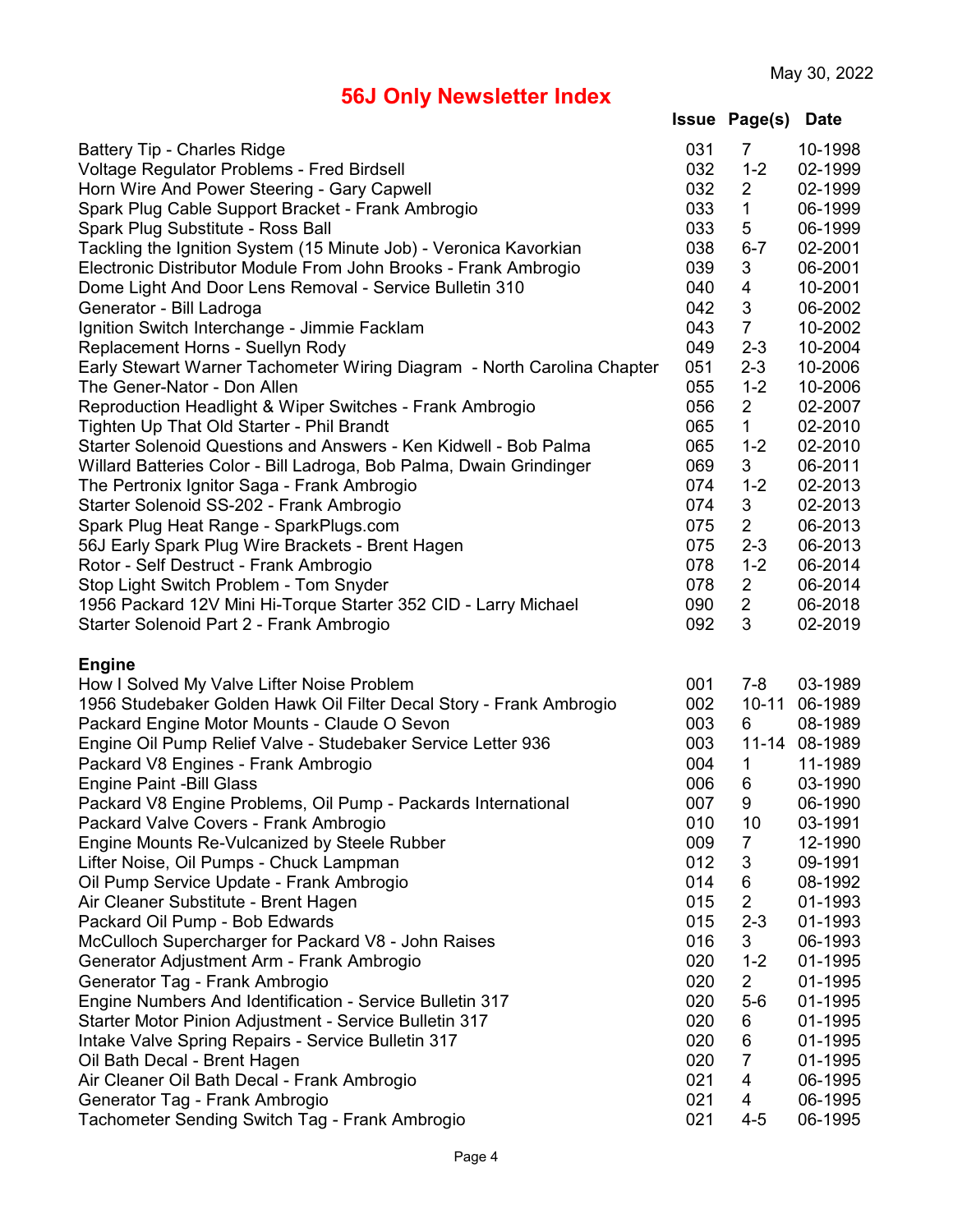|  | <b>Issue Page(s) Date</b> |  |
|--|---------------------------|--|
|--|---------------------------|--|

| Air Cleaner Oil Bath Decal - Frank Ambrogio                          | 022 | $\overline{2}$          | 10-1995 |
|----------------------------------------------------------------------|-----|-------------------------|---------|
| Packard V8 Engines - Frank Ambrogio                                  | 023 | $\overline{2}$          | 02-1996 |
| Valve Covers - Frank Ambrogio                                        | 023 | 4                       | 02-1996 |
| Generator Adjustment Arm - Kenneth L Stuckey                         | 023 | 8                       | 02-1996 |
| Factory Dual 4 Barrel Golden Hawk - Frank Ambrogio                   | 026 | 1                       | 02-1997 |
| Pipe Plug - Oil Pump - Frank Ambrogio/Tom Kaiser                     | 028 | 1                       | 10-1997 |
| V-8 Oil Pump - Bob Aller                                             | 028 | $\overline{\mathbf{4}}$ | 10-1997 |
| Engine Numbers And Identification - Service Bulletin 317             | 029 | 3                       | 02-1998 |
| Intake Valve Spring Retainers - Service Bulletin 317                 | 029 | $3 - 4$                 | 02-1998 |
| Motor Mounts - Frank Ambrogio                                        | 030 | 4                       | 06-1998 |
| Engine Parts Interchanges - Joe Hall                                 | 030 | $\overline{7}$          | 06-1998 |
| Engine Parts Availability - Joe Hall                                 | 030 | $\overline{7}$          | 06-1998 |
| Packard Front Motor Mounts - Joe Hall                                | 030 | $\overline{7}$          | 06-1998 |
| Holley Carburetor Model #4360 - Joe Hall                             | 030 | $\overline{7}$          | 06-1998 |
| <b>Check The Vibration Dampener - Joe Hall</b>                       | 030 | 8                       | 06-1998 |
| Kreen Engine Cleaner - Charles Ridge                                 | 031 | $\overline{7}$          | 10-1998 |
| Packard V8 Engines of 1955-56 - Brent Hagen                          | 032 | $\overline{7}$          | 02-1999 |
| Camshafts, Crankshafts, and Packard Oil Pumps - Gary Capwelll        | 033 | $6 - 7$                 | 06-1999 |
| Fuel Injection on Packard V8 - Roscoe Stelford                       | 034 | $\overline{7}$          | 10-1999 |
| Vibration Dampener - Joe Hall                                        | 035 | $3 - 4$                 | 02-2000 |
| Vibration Dampener - Bill Ladroga                                    | 035 | 4                       | 02-2000 |
| Possible Packard V8 Clone - Geoff Gogle                              | 035 | 6                       | 02-2000 |
| Update on Rocker Arm Assembly - Bill Glass                           | 036 | 7                       | 06-2000 |
|                                                                      | 037 | $1 - 2$                 | 10-2000 |
| 1956 Golden Hawk - Supercharged Model - Frank Ambrogio / Brent Hagen | 040 |                         | 10-2001 |
| Sky Power 352 Decal From Studebaker International - Frank Ambrogio   | 041 | 4<br>6                  | 02-2002 |
| Engine Paint - Gus Daub<br>Valve Lifters - Richard Kaufmann          | 042 | 4                       | 06-2002 |
|                                                                      | 044 | $\overline{2}$          | 02-2003 |
| The "XH" Engine - Frank Ambrogio                                     | 044 | 3                       | 02-2003 |
| How Much Does The Engine Weigh - Frank Ambrogio                      |     |                         |         |
| Engine Weight Revisited - Frank Ambrogio                             | 045 | $2 - 3$                 | 06-2003 |
| Engine Weights (Again) - Roy Hastings                                | 046 | $5-6$                   | 10-2003 |
| Oil Pan Replacement Plug - Bill Ladroga                              | 048 | 6                       | 06-2004 |
| Engine Weight, Official Packard Paper - Frank Ambrogio               | 049 | $\overline{2}$          | 10-2004 |
| Engine Weight - Jack Vines                                           | 051 | 5                       | 06-2005 |
| New Rear Seal - Joe Hall                                             | 052 | 1                       | 10-2005 |
| Number Of Packard V8 Engines Produced - Jack Vines                   | 052 | 6                       | 10-2005 |
| Information On Rod Bearings - Gary Capwell                           | 052 | 6                       | 10-2005 |
| <b>Engine Casting Dates - Roscoe Stelford</b>                        | 053 | 3                       | 02-2006 |
| Front End Weight Revisited - Frank Ambrogio                          | 054 | $2 - 3$                 | 06-2006 |
| Jet Streak Dual Quad Setup - Brent Hagen                             | 055 | 5                       | 10-2006 |
| Harmonic Balancer - Brent Hagen                                      | 056 | $2 - 3$                 | 02-2007 |
| Refreshing My 352 V8 - Joe Hall                                      | 058 | 6                       | 10-2007 |
| Oil Pumps Revisited - Frank Ambrogio                                 | 059 | 4                       | 02-2008 |
| Oil Pumps Again - Frank Ambrogio, Roscoe Stelford                    | 060 | 4                       | 06-2008 |
| Solving The Oil Pump Problem (Oldsmobile Pump) - Craig Hendrickson   | 063 | $1 - 3$                 | 06-2009 |
| Olds Oil Pump Conversion - Joe Hall                                  | 063 | 3                       | 06-2009 |
| Oil Pump Questions - Bill Glass                                      | 064 | 3                       | 10-2009 |
| Jet Streak Engine Developer - Bob Sampo                              | 065 | 6                       | 02-2010 |
| 56J Service Engine Replacements and Serial Numbers - Bill Ladroga    | 066 | $1 - 3$                 | 06-2010 |
| Factory Short Blocks - Dwain Grindinger                              | 068 | $4 - 5$                 | 02-2011 |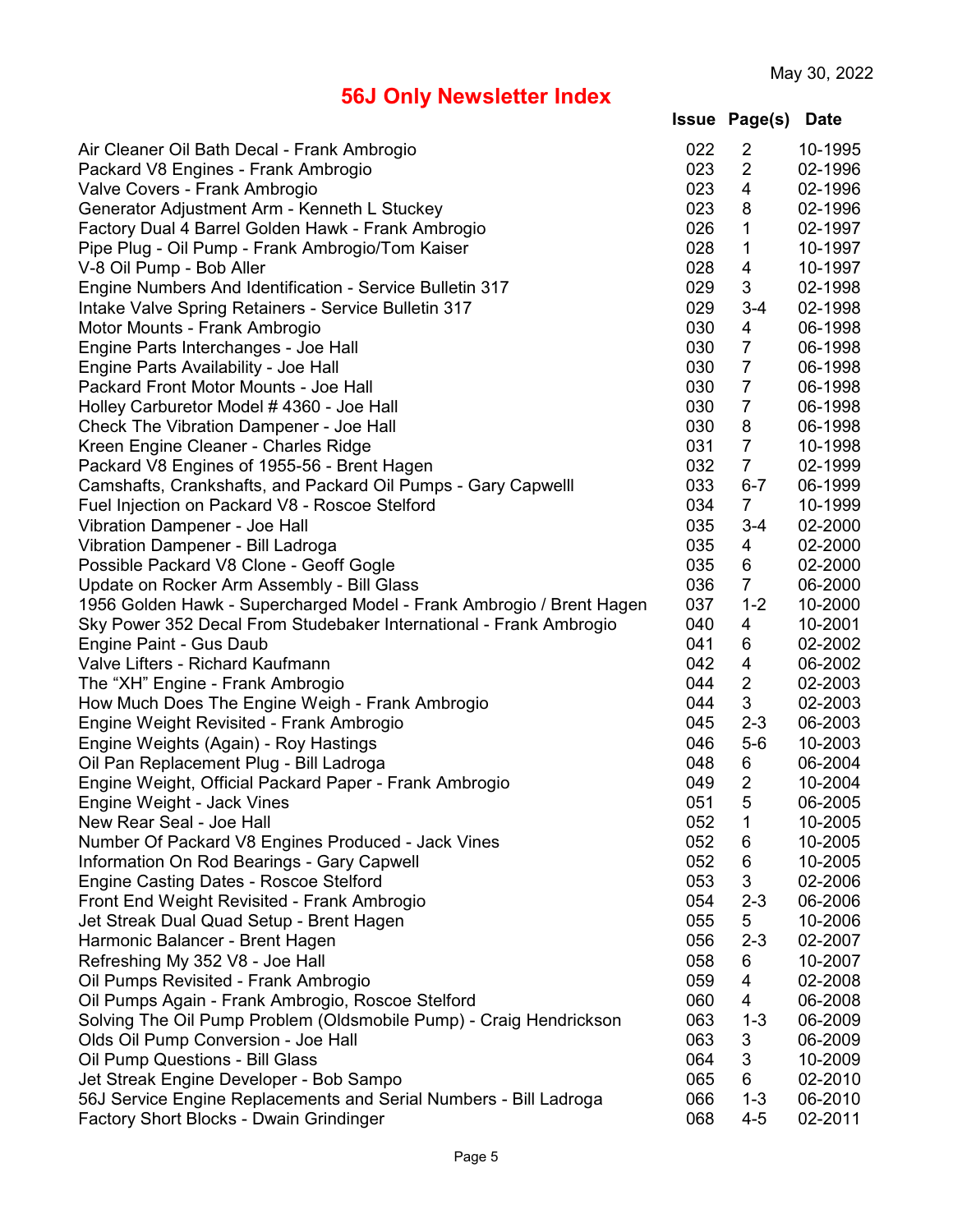|  | <b>Issue Page(s) Date</b> |  |
|--|---------------------------|--|
|--|---------------------------|--|

| Packard V8 Oil Baffles - Doug Jackman                                    | 070 | 1              | 06-2011 |
|--------------------------------------------------------------------------|-----|----------------|---------|
| Fuel Sending Unit - Bob Kapteyn                                          | 070 | 1              | 06-2011 |
| Fuel Tank Sending Unit, New - Frank Ambrogio                             | 070 | $\overline{2}$ | 06-2011 |
| Oil Drain Plug Gasket - Frank Ambrogio                                   | 075 | $1 - 2$        | 06-2013 |
| Crankshaft Identification - C. D. Eldridge                               | 075 | $4 - 5$        | 06-2013 |
| Oil Filter And Pertronix - Kendall Gibbs                                 | 076 | $4 - 5$        | 10-2013 |
| Packard V8 With Forged Crank Shaft - Brent Hagen                         | 076 | 5              | 10-2013 |
| Changing Oil In Your Studebaker - Malcolm Berry                          | 078 | $\overline{2}$ | 06-2014 |
| Timing Cover Seal Leak - Ron Johnson                                     | 079 | $\overline{2}$ | 10-2014 |
| 56J Dyno Runs - Larry Michael                                            | 083 | $1 - 2$        | 02-2016 |
| Special Dual Air Cleaners - Bill Hunt                                    | 084 | $1 - 2$        | 06-2016 |
|                                                                          | 084 |                |         |
| Rear Main Seal Revisited - Joe Hall                                      |     | 3              | 06-2016 |
| Red Engine Paint Is Available                                            | 091 | 4              | 10-2018 |
| Fan And Power Steering Belts - Frank Ambrogio                            | 093 | $1 - 2$        | 06-2019 |
| Fan And Power Steering Belts Part 2 - Larry Golub, Tom Aylward           | 094 | $2 - 3$        | 10-2019 |
| V-Belt Trivia And Availability - Frank Ambrogio                          | 094 | 3              | 10-2019 |
| The Dual Quad Connection - various contributors                          | 096 | $1 - 2$        | 06-2020 |
| No. 7 Spark Plug - Nick Nichols and Bob Edwards                          | 096 | $\overline{4}$ | 06-2020 |
| The Noisy Lifters Saga Continues - Robert Brewster, Jack Vines, Joe Hall | 099 | $3-5$          | 06-2021 |
| 56J Motor Repain/Rebuild (R/R), and Parts Interchange Info - Joe Hall    | 102 | $1 - 3$        | 06-2022 |
| <b>Exhaust</b>                                                           |     |                |         |
| Exhaust Pipe And Manifold Gasket Interchange - Bill Ladroga              | 042 | 3              | 06-2002 |
| Exhaust Extensions (reproduction) - Richard Atkinson                     | 070 | 4              | 06-2011 |
|                                                                          |     |                |         |
| Frame & springs                                                          |     |                |         |
| Frame Strengthener - Caude O.Sevon                                       | 002 | $3 - 4$        | 06-1989 |
| Rear Brace - Tom Snyder                                                  | 003 | 3              | 08-1989 |
| <b>Rear Springs - Hewitt Wheless</b>                                     | 017 | 5              | 01-1994 |
| Rear Shocks - Joe Hall                                                   | 030 | $\overline{7}$ | 06-1998 |
| Front Crossmember Frame Crack - Ray Martin                               | 046 | $\overline{7}$ | 10-2003 |
| Rear Spring Information - Claes Antonsson, Mike Brown                    | 063 | $4 - 5$        | 06-2009 |
| Frame Strengthening Fish Plates - Brent Hagen                            | 076 | 4              | 10-2013 |
| <b>Front Suspension</b>                                                  |     |                |         |
| Torsion Bar Change - Caude O.Sevon                                       | 002 | 4              | 06-1989 |
| Body to Frame supports - Tom Snyder                                      | 003 | 3              | 08-1989 |
| <b>Shocks - Hewitt Wheless</b>                                           | 017 | 5              | 01-1994 |
| Front Coil Springs - Frank Ambrogio                                      | 030 | 1              | 06-1998 |
| Front Coil Springs - Joe Hall                                            | 030 | $\overline{7}$ | 06-1998 |
|                                                                          | 031 | 5              |         |
| Front Coil Springs Update - Joe Hall                                     |     |                | 10-1998 |
| Control Arms - Frank Ambrogio                                            | 048 | $3 - 4$        | 06-2004 |
| Control Arms - Brent Hagen                                               | 049 | 3              | 10-2004 |
| A Look At Front/Rear Ratios - Frank Ambrogio                             | 062 | 3              | 02-2009 |
| Front End Rubber Bushing Replacement - Richard Kaufmann                  | 050 | 3              | 02-2005 |
| Ride Height - Bill Ladroga                                               | 069 | $\overline{2}$ | 06-2011 |
| Moog Replacement Springs - Joe Hall                                      | 071 | $\overline{2}$ | 02-2012 |
| Duralast Replacement Springs - Tim Tuttle                                | 071 | $\overline{2}$ | 02-2012 |
| 56J Front Stabilizer Bar Bushings - Bill Ladroga                         | 080 | 1              | 02-2015 |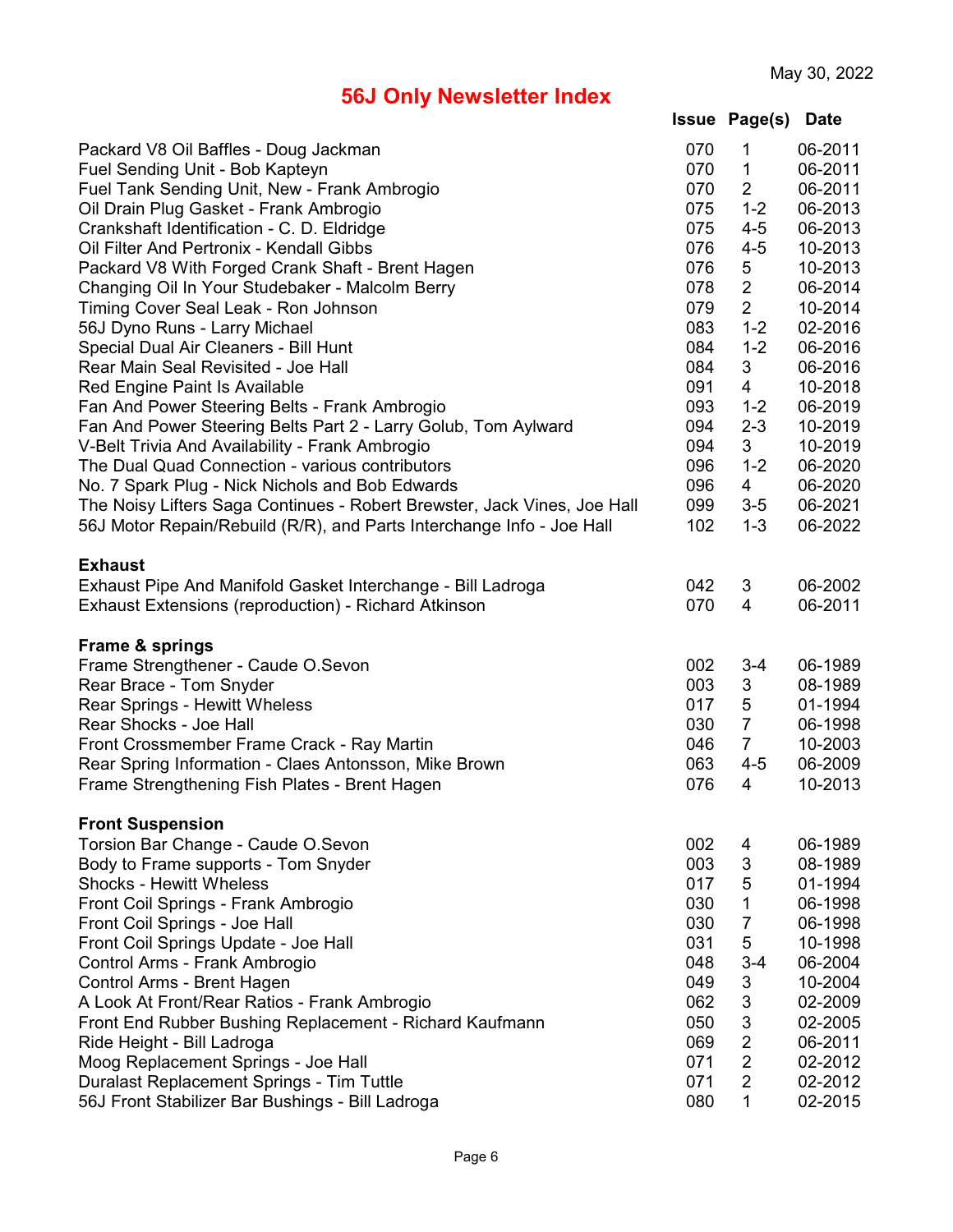**Issue Page(s) Date**

| Fuel                                                                 |     |                |         |
|----------------------------------------------------------------------|-----|----------------|---------|
| Engine Stalling On Left Turns (carburetor) - Service Bulletin 317    | 012 | 9              | 09-1991 |
| High Altitude Metering Rods Carter WCFB-2394S - Service Bulletin 317 | 012 | 9              | 09-1991 |
| Gas Tank Warning - Joe Hall                                          | 039 | 8              | 06-2001 |
| No More Vapor Lock - Suellyn Siegrist                                | 040 | 5              | 10-2001 |
| <b>Gas Tank Problems - Bill Glass</b>                                | 046 | 6              | 10-2003 |
| Fuel Pump Rebuilding Stopped - Gary Capwell                          | 062 | 4              | 02-2009 |
| Gas Tanks & Sending Units Chart - Frank Ambrogio                     | 067 | $\overline{2}$ | 10-2010 |
| Fuel Pumps - Doug Jackman                                            | 069 | $\overline{2}$ | 06-2011 |
| Carburetor Air Cleaner Gasket - Bill Ladroga                         | 071 | 1              | 02-2012 |
| Gas Tank Sending Unit - Frank Ambrogio                               | 073 | 4              | 10-2012 |
| Carter WCFB 2394-S Gold or Silver Finish - Gus Daub, Ron Hewitt      | 097 | $\mathbf{1}$   | 10-2020 |
| <b>Instruments</b>                                                   |     |                |         |
| <b>Tachometer Information - Geoff Fors</b>                           | 010 | 7              | 03-1991 |
| Tachometer Wiring Diagram - Larry Weidner                            | 013 | 5              | 05-1992 |
| Modern "Tach" Nology Tachometer Conversion - Frank Ambrogio          | 014 | 5              | 08-1992 |
| Tachometer Conversion - Frank Ambrogio                               | 025 | 5              | 10-1996 |
| <b>Tachometer Problem - Geoff Fors</b>                               | 032 | 5              | 02-1999 |
| Tachometer Fixed - Claes Antonsson                                   | 032 | $\overline{7}$ | 02-1999 |
| <b>Interior</b>                                                      |     |                |         |
| Deals on Wheels, Steering - Frank Ambrogio                           | 013 | 2              | 05-1992 |
| Gold Mylar on Ceramic Green cars - Pete Olmstead                     | 013 | $\overline{2}$ | 05-1992 |
| The Leatherique Mystique - Frank Ambrogio                            | 014 | $4 - 5$        | 08-1992 |
| Door Panel Mylar - Frank Ambrogio                                    | 014 | 6              | 08-1992 |
| Headliner Substitute Replacement - Dennis Larkin                     | 014 | $8-9$          | 08-1992 |
| Seat Shoulder Belts In Hawks - Ed Goff                               | 015 | 7              | 08-1992 |
| Reproduction Interiors From Phantom - Frank Ambrogio                 | 017 | $\mathbf{1}$   | 01-1994 |
| Windshield Mouldings - Frank Ambrogio                                | 017 | 1              | 01-1994 |
| Headliners - Frank Ambrogio                                          | 018 | 1              | 05-1994 |
| More News On Headliners - Frank Ambrogio                             | 031 | $3 - 4$        | 10-1998 |
| Lower Seat Panels - Frank Ambrogio                                   | 031 | 4              | 10-1998 |
| Headliner Bows, Hoods - Frank Ambrogio - Myron McDonald              | 036 | 3              | 06-2000 |
| Seat Belt Mounting - Doug Jackman                                    | 036 | 5              | 06-2000 |
| Reproduction Headliner Bows - Frank Ambrogio / Myron McDonald        | 037 | $\overline{c}$ | 10-2000 |
| Steering Wheels - Robert Kapteyn                                     | 039 | 5              | 06-2001 |
| New Steering Wheels (Jack Nordstrom) - Frank Ambrogio                | 042 | $\overline{2}$ | 06-2002 |
| Two Types Of Steering Wheels - Bill Glass                            | 042 | 4              | 06-2002 |
| Carpet In Ceramic Green/Snowcap White Cars - Brent Hagen             | 043 | $6 - 7$        | 10-2002 |
| A New Steering Wheel Source - Brent Hagen                            | 045 | $4 - 5$        | 06-2003 |
| And Another Steering Wheel Source - Bill Glass                       | 045 | 5              | 06-2003 |
| Shift Quadrant - Bill Glass                                          | 045 | 5              | 06-2003 |
| Steering Wheels Again - Frank Ambrogio                               | 048 | $1 - 2$        | 06-2004 |
| New Steering Wheels From Shrock Brothers - Bill Glass                | 048 | 3              | 06-2004 |
| Steering Wheel Color - Jimmie Facklam, Charles Harrison              | 049 | $\overline{2}$ | 10-2004 |
| Silver Mylar Available - Ruben Mares                                 | 051 | 6              | 06-2005 |
| Placement Of Carpet - Frank Ambrogio, Bill Glass, Jim Morgan         | 060 | $\mathbf{1}$   | 06-2008 |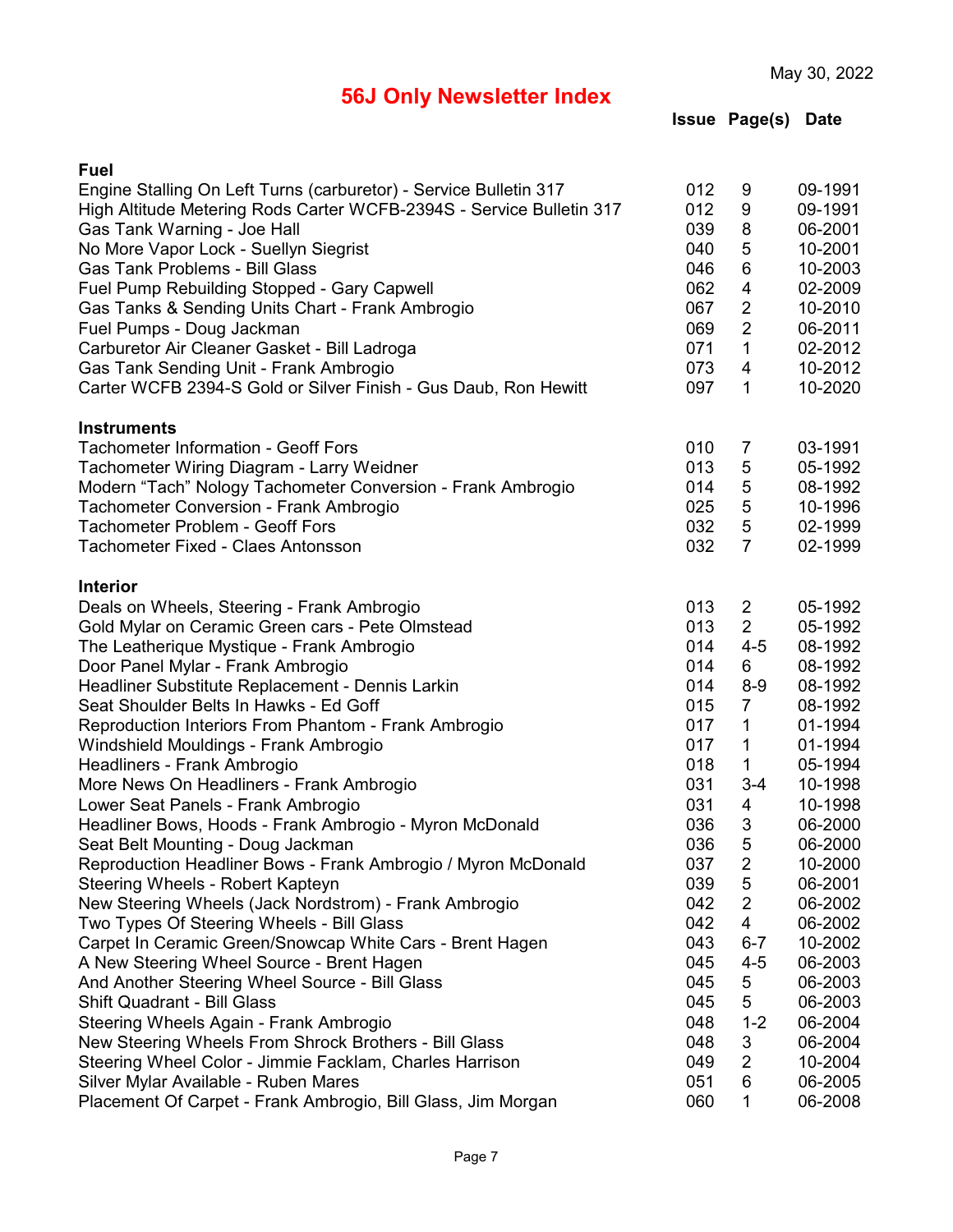|  | <b>Issue Page(s) Date</b> |  |
|--|---------------------------|--|
|--|---------------------------|--|

| Placement Of Carpet Screws - Frank Ambrogio, Shop Manual<br>Dashboard Safety Pad Cover - Frank Ambrogio<br>56J Headliner Woes - Bill Ladroga<br>Door/Window Hardware - Frank Ambrogio<br>Interior Door/Window Handles - Roy Pearson, Bill Ladroga<br>New Headliners Available From Loga Enterprises<br>Front Seat Pattern - Frank Ambrogio<br>Leg Clearance Problem at Steering Wheel - Nick Nichols, Joe Hall<br>Details On Making The 56J Shift Quadrant - Brent & Luke Hagen<br>Not Our First Rodeo, Steering Wheels and Shift Quadrants - Frank Ambrogio<br>New - Tell Tale Light Tubes And Lenses - Brent Hagen                                                                                                                                                                    | 060<br>060<br>063<br>068<br>069<br>077<br>079<br>097<br>099<br>099<br>099                      | $\overline{2}$<br>$\overline{2}$<br>4<br>$2 - 3$<br>$2 - 3$<br>4<br>$3 - 4$<br>$\overline{2}$<br>$1 - 2$<br>$2 - 3$<br>$\overline{2}$ | 06-2008<br>06-2008<br>06-2009<br>02-2011<br>06-2011<br>02-2014<br>10-2014<br>10-2020<br>06-2021<br>06-2021<br>06-2021                                  |
|-----------------------------------------------------------------------------------------------------------------------------------------------------------------------------------------------------------------------------------------------------------------------------------------------------------------------------------------------------------------------------------------------------------------------------------------------------------------------------------------------------------------------------------------------------------------------------------------------------------------------------------------------------------------------------------------------------------------------------------------------------------------------------------------|------------------------------------------------------------------------------------------------|---------------------------------------------------------------------------------------------------------------------------------------|--------------------------------------------------------------------------------------------------------------------------------------------------------|
| Lubrication<br>1956 Golden Hawk Lubrication Chart                                                                                                                                                                                                                                                                                                                                                                                                                                                                                                                                                                                                                                                                                                                                       | 001                                                                                            | 4                                                                                                                                     | 03-1989                                                                                                                                                |
| <b>Propeller Shaft</b><br>Issue Page Month year                                                                                                                                                                                                                                                                                                                                                                                                                                                                                                                                                                                                                                                                                                                                         |                                                                                                |                                                                                                                                       |                                                                                                                                                        |
| <b>Rear Axle</b><br>Tools.- Rear Axle Puller - Claude O Sevon<br>Rear Wheel Outer Grease Seal - Claude O Sevon<br>Rear Axle Information, Lubrication - Studebaker                                                                                                                                                                                                                                                                                                                                                                                                                                                                                                                                                                                                                       | 003<br>007<br>009                                                                              | 6,8<br>$\overline{7}$<br>11                                                                                                           | 08-1989<br>06-1990<br>12-1990                                                                                                                          |
| <b>Steering</b><br>Ross Steering Gear Lubricant - Service Bulletin 313<br>Noise In Power Steering Gear - Service Bulletin 314<br>Power Steering Gear And Pump Changes - Service Bulletin 314<br>Power Steering Gear Noise And Adjustments - Service Bulletin 317<br>Steering Wheel Re-Casting - Frank Ambrogio<br>Grant Steering Wheel Adapters - Jim Morgan<br>Steering Wheel Project U-Turn - Frank Ambrogio<br>Support, Gearshift Lever - Frank Ambrogio<br>Steering Wheel Project - Frank Ambrogio<br>Gearshift Support Part 2 - Frank Ambrogio<br>Power Steering Pump Front Bearing - Gary Capwell<br>Shift Indicator Dial - Frank Ambrogio<br>PS, I Love You, Power Steering Addition - Frank ambrogio<br>Converting Automatic Transmission Steering Column to Manual - Jim Bella | 010<br>010<br>010<br>010<br>014<br>021<br>022<br>023<br>023<br>024<br>026<br>031<br>036<br>036 | 8<br>8<br>9<br>10<br>$1 - 4$<br>$\overline{7}$<br>$2 - 3$<br>1<br>4<br>$\overline{2}$<br>6<br>3<br>$3 - 4$<br>$6 - 7$                 | 03-1991<br>03-1991<br>03-1991<br>03-1991<br>08-1992<br>06-1995<br>10-1995<br>02-1996<br>02-1996<br>06-1996<br>02-1997<br>10-1998<br>06-2000<br>06-2000 |
| <b>Transmission - Ultramatic</b><br><b>Ultramatic Transmission Chart and Specifications</b><br>Twin Ultramatic, Is it a Curse or a Blessing? - Frank Ambrogio<br>Ultramatic to Chrysler Torque Flight Conversion - /Ken Schmidt<br>Ultramatic Throttle Body Adjustment - Studebaker Bulletin 315<br>Low Range Brake Information, Ultramatic - Studebaker Bulletin 314<br>Front Pump Restriction, Ultramatic - Studebaker Bulletin 314<br>Shift Speeds, Ultramatic - Studebaker Bulletin 315<br>Low Speed Governor, Ultramatic - Studebaker Bulletin 314<br>Ultramatic Transmission Change - Studebaker Bulletin 315                                                                                                                                                                     | 001<br>008<br>009<br>008<br>008<br>008<br>008<br>008<br>009                                    | $5-6$<br>1<br>$2 - 7$<br>8<br>8<br>8<br>8<br>8<br>$\overline{2}$                                                                      | 03-1989<br>09-1990<br>09-1990<br>09-1990<br>09-1990<br>09-1990<br>09-1990<br>09-1990<br>12-1990                                                        |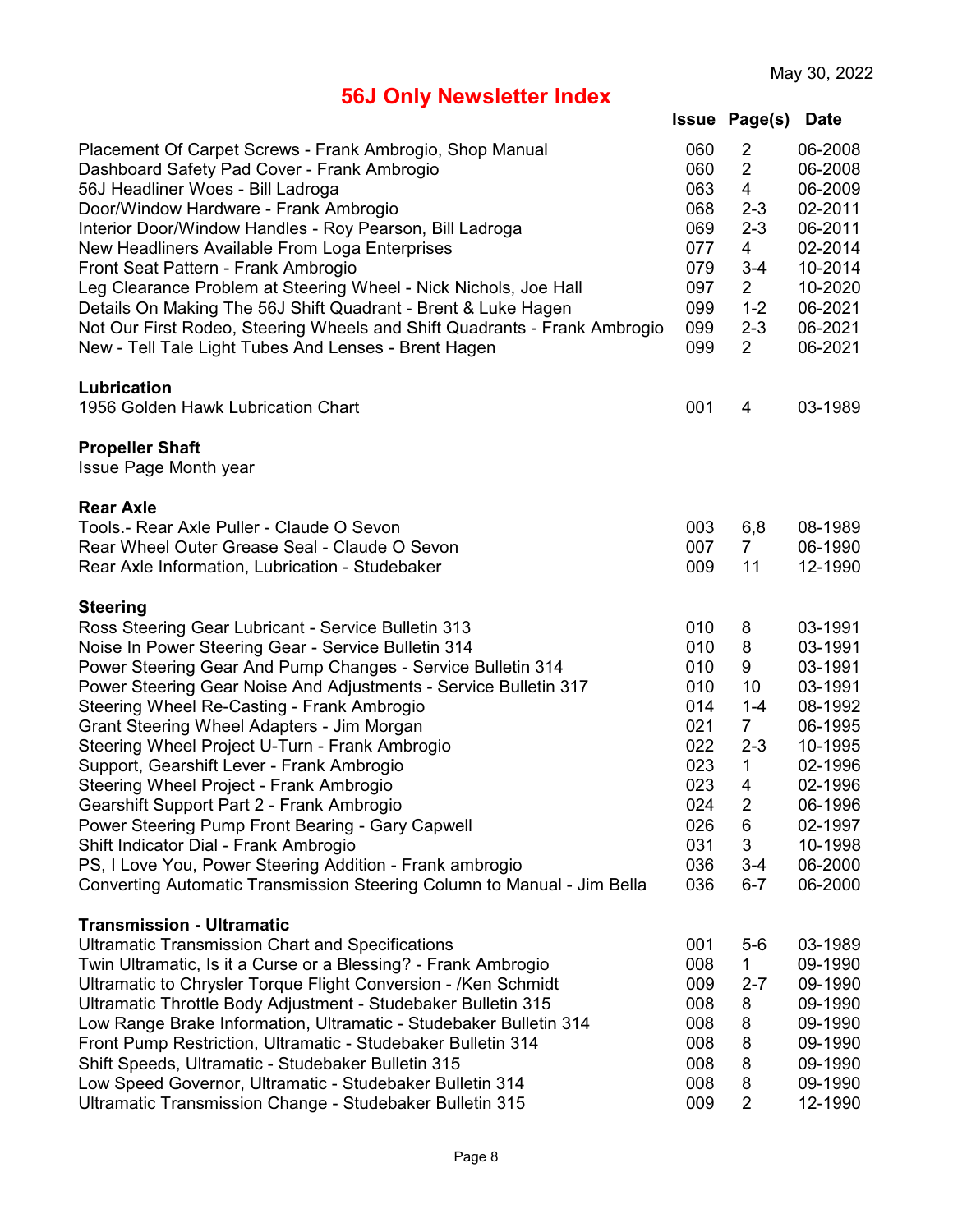| <b>Issue Page(s) Date</b> |  |  |
|---------------------------|--|--|
|---------------------------|--|--|

| Changes In Front Pump, Ultramatic - Studebaker Bulletin 316              | 009 | $\overline{2}$ | 12-1990 |
|--------------------------------------------------------------------------|-----|----------------|---------|
| Oil Loss, Ultramatic - Studebaker Bulletin 319                           | 009 | $2 - 4$        | 12-1990 |
| Torque Converter - Studebaker Bulletin 331                               | 009 | 5              | 12-1990 |
| Oil Loss At Breather, Ultramatic - Studebaker Bulletin 339               | 009 | 5              | 12-1990 |
| Torque Converter - Studebaker Bulletin 339                               | 009 | $5-6$          | 12-1990 |
| Fluid Temperature Affects Ultramatic Upshift - Studebaker Bulletin 339   | 009 | 6              | 12-1990 |
| Rear Motor (Transmission) Mount - Brent Hagen                            | 019 | 3              | 09-1994 |
| <b>Ultramatic Transmission Dipstick - Frank Ambrogio</b>                 | 023 | $\mathsf 3$    | 02-1996 |
| Transmission Belch On Startup - Brent Hagen                              | 020 | 6              | 01-1995 |
| Ultramatic Interchange part Numbers - Gary Capwell                       | 023 | 6              | 02-1996 |
| Dynaflow Swap Ultramatic #A 12234 - Gary Capwell, John Williamson        | 024 | $3 - 4$        | 06-1996 |
| Packard Transmission Oil Pan And Dipstick - Gary Capwell                 | 024 | $6 - 7$        | 06-1996 |
| Paackard Tips, Ultramatic - Gary Russell                                 | 026 | $5-6$          | 02-1997 |
| Ultramatic Belching Fluid On Startup - Gary Capwell                      | 028 | $7 - 8$        | 10-1997 |
| <b>Ultramatic Consultants - Tom Kaiser</b>                               | 029 | 3              | 02-1998 |
| Service Correction For Oil Loss Through Breather - Handbook Sheet UA-12  | 030 | $\mathbf{1}$   | 06-1998 |
| <b>Ultramatic Problems - Gary Capwell</b>                                | 032 | $\overline{2}$ | 02-1999 |
| Packard's Twin Ultramatic - George Hamlin                                | 034 | $1 - 2$        | 10-1999 |
| Morning Sickness, Ultramatic Belch - Brent Hagen                         | 034 | 3              | 10-1999 |
| Experiments With Ultramatic Morning Sickness - Brent Hagen               | 035 | $\overline{2}$ | 02-2000 |
| Packard's Twin Ultramatic - Frank Ambrogio / Gus Daub / Peter Fitch      | 036 | $\overline{2}$ | 06-2000 |
| Vibration Damper - Bill Ladroga                                          | 036 | $4 - 5$        | 06-2000 |
| <b>Vibration Damper - Roscoe Stelford</b>                                | 036 | 5              | 06-2000 |
| Ultramatic Interchange Information - Gary Capwell                        | 036 | 5              | 06-2000 |
| "Ultra-400" Transmission Conversion - Jack Nordstrom                     | 039 | $\overline{2}$ | 06-2001 |
| TH400 Transmission Conversion (Jack Nordstrom) - Frank Ambrogio          | 039 | 5              | 06-2001 |
| Source For Transmission Parts - Suellyn Siegrist                         | 039 | 5              | 06-2001 |
| Transmission Cooler Causing Overheating - Bill Ladroga                   | 042 | $4 - 5$        | 06-2002 |
| Transmission Adapter - Phil Brandt                                       | 045 | $\overline{2}$ | 06-2003 |
| TH400 Transmission Conversion - Joe Hall                                 | 045 | $\overline{7}$ | 06-2003 |
| <b>Ultramatic Dynamics Transmission Fix - Suellyn Rody</b>               | 047 | 6              | 02-2004 |
| 56Jers/Rescue - F Soliva, Dean McFarland, Claes Antonsson, Mike Craig    | 060 | 3              | 06-2008 |
| Transmission Idea - Gus Daub                                             | 065 | $\overline{4}$ | 02-2010 |
| How To Change An Ultramatic Oil Pan Gaset - Gary Russell                 | 080 | $\overline{2}$ | 02-2015 |
| Ultramatic - John F Katz                                                 | 101 | 1              | 02-2022 |
| Packard's Ultramatic, A Historical Perspective - Wikipedia Web Site      | 102 | 4              | 06-2022 |
| <b>Transmission &amp; Overdrive Manual</b>                               |     |                |         |
| T-85 Pilot Bearing - Charles Slough                                      | 007 | $\overline{2}$ | 06-1990 |
| T-85 Transmission Parts Used In Other Models - Frank Ambrogio            | 016 | $8 - 11$       | 06-1993 |
| Replacing the Rear Seal on the T-85 Overdrive Transmission - Phil Brandt | 064 | 1              | 10-2009 |
| Ultramatic Fluid Level Check - Frank Ambrogio                            | 070 | 4              | 06-2011 |
| <b>Trunk</b>                                                             |     |                |         |
| Jack Information - Brent Hagen                                           | 023 | $6-7$          | 02-1996 |
| Cardboard Trunk Divider - Jim Bella                                      | 071 | $2 - 3$        | 02-2012 |
| <b>Wheels &amp; Tires</b>                                                |     |                |         |
| Front Wheel Bearing Race Removal - Claude O Sevon                        | 003 | 6              | 08-1989 |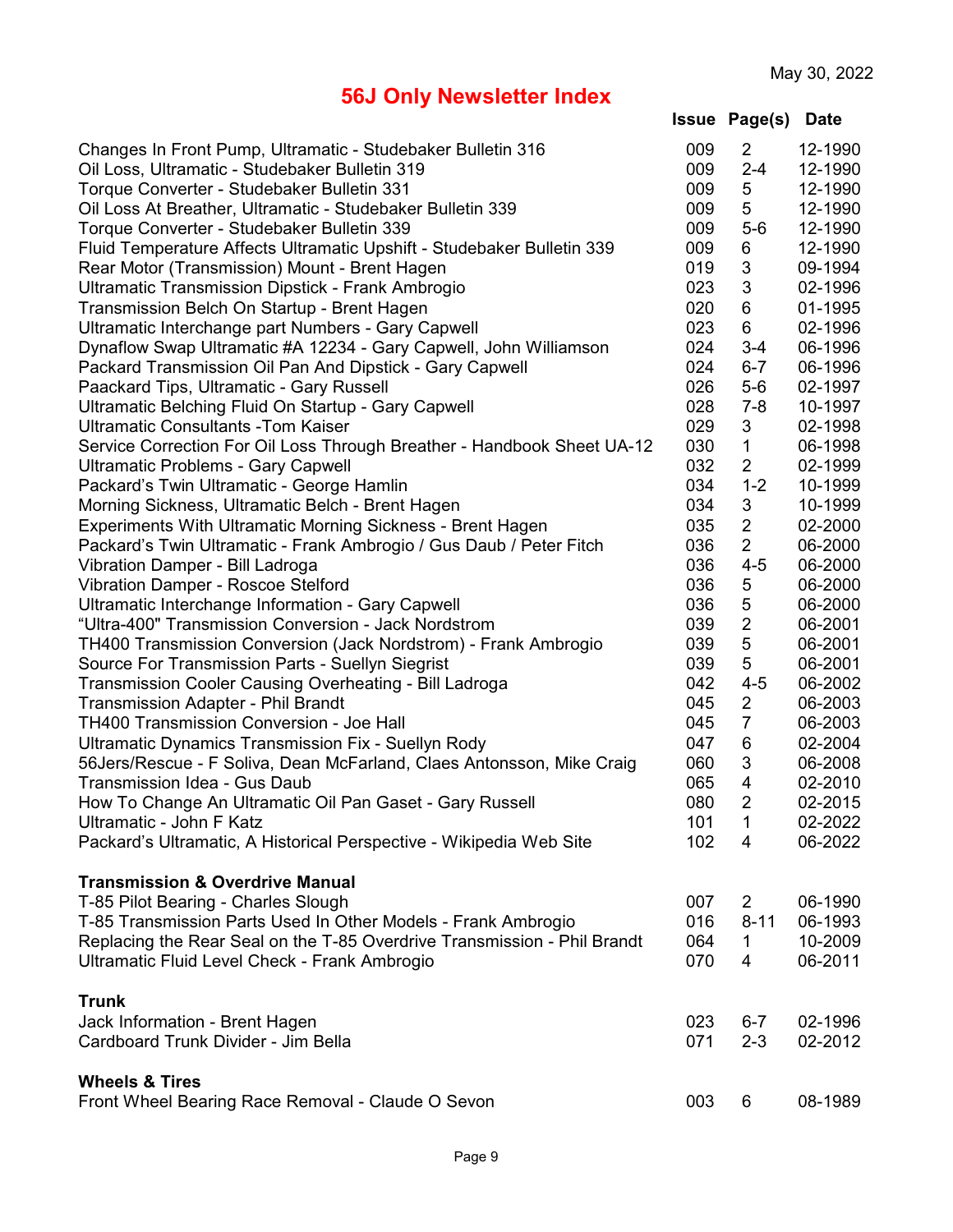|                                                                                           |            | <b>Issue Page(s)</b> | <b>Date</b>        |
|-------------------------------------------------------------------------------------------|------------|----------------------|--------------------|
| Wheels (Color) - Frank Ambrogio                                                           | 021        | $3 - 4$              | 06-1995            |
| Key Wheel Measurements - Bill Siuru                                                       | 026        | $2 - 3$              | 02-1997            |
| New Springs, New Tires, New Ride - Frank Ambrogio                                         | 028        | $2 - 3$              | 10-1997            |
| Lug Nuts And Wheel Studs -                                                                | 030        | $\overline{2}$       | 06-1998            |
| Vibration A Speed - Joe Hall                                                              | 030        | $\overline{7}$       | 06-1998            |
| Tires + Time = Trouble - Bill Ladroga, Jim Morgan, Stephen Cade                           | 046        | $\overline{2}$       | 10-2003            |
| More Opinions On Tires - Jim Pepper, Dwain Grindinger, Bob Palma                          | 046        | $\sqrt{3}$           | 10-2003            |
| And This From Coker Tire - Coker Tire                                                     | 046        | $3 - 4$              | 06-2003            |
| Conclusion About Tires - Frank Ambrogio                                                   | 046        | $\overline{4}$       | 10-2003            |
| Wheels And Tires, What To Put On - Frank Ambrogio                                         | 046        | $4 - 5$              | 10-2003            |
| Tires Again - Dwain Grindinger, Bob Palma, Tom Clarke                                     | 047        | $1 - 2$              | 02-2004            |
| Wheels - John Metzker                                                                     | 048        | 3                    | 06-2004            |
| Tires, One More Time - Jennings W Fleenor                                                 | 048        | $\overline{4}$       | 06-2004            |
| Radial Tires, My Experience - Dale Gittings                                               | 049        | $\overline{4}$       | 10-2004            |
| Switch To Radial Tires - Bob Edwards                                                      | 055        | $5-6$                | 10-2006            |
| 56J Tire Rim Valve Stem Problems - Bill Ladroga                                           | 066        | $3 - 4$              | 06-2010            |
| <b>Miscellaneous</b>                                                                      |            |                      |                    |
| Floor Carpet - Shop Manual                                                                | 005        | 11                   | 02-1990            |
| Accessory Codes For LA Cars - Richard Quinn                                               | 010        | $1 - 4$              | 03-1991            |
| Parts Interchange List - Frank Ambrogio                                                   | 012        | $10 - 11$            | 09-1991            |
| 1956 Studebaker Golden Hawk Parts Catalog - Frank Ambrogio                                | 017        | 2                    | 01-1994            |
| 1956 Studebaker Golden Hawk Parts Catalog - Frank Ambrogio                                | 018        | 1                    | 05-1994            |
| List of 56J Test Reports - Brent Hagen                                                    | 019        | 3                    | 09-1994            |
| "USE" Designator Parts substitutes - Jim Bella                                            | 019        | $3 - 4$              | 09-1994            |
| The First Golden Hawk - Frank Ambrogio                                                    | 020        | 3,9                  | 01-1995            |
| Missing One Golden Hawk (Giammattei) - Frank Ambrogio                                     | 020        | 3                    | 01-1995            |
| Earliest Golden Hawk - Frank Ambrogio                                                     | 020        | 4                    | 01-1995            |
| Service Bulletins - Frank Ambrogio                                                        | 020        | $4 - 5$              | 01-1995            |
| Production Order Blank Form - Frank Ambrogio                                              | 024        | 9                    | 06-1996            |
| Missing Serial Numbers $3472 + 601 = 4071$ - Frank Ambrogio                               | 025        | 3                    | 10-1996            |
| Fifties Muscle Book By Mike Mueller                                                       | 025        | $\overline{4}$       | 10-1996            |
| 1956 Golden Hawk Authenticity Guide - Frank Ambrogio                                      | 025        | 4                    | 10-1996            |
| Windshield Wipers - Frank Ambrogio                                                        | 026        | $\overline{2}$       | 02-1997            |
| Hints For The Restorer - Bill Ladroga                                                     | 026        | $3-5$                | 02-1997            |
| Decal Project Comes Unglued - Frank Ambrogio                                              | 027        | 4                    | 06-1997            |
| New Used Cars - Frank Ambrogio / Richard Quinn                                            | 027        | 4                    | 06-1997            |
| Another One Is Located - Frank Ambrogio / Bob Palma                                       | 029        | $1 - 3$              | 02-1998            |
| New Web Site for 56J - Frank Ambrogio                                                     | 033        | 2                    | 06-1999            |
| 56J Web Site Update - Frank Ambrogio                                                      | 034        | 4                    | 10-1999            |
| Studebaker Vendors Web Site - Frank Ambrogio                                              | 034        | 4<br>$1 - 2$         | 10-1999            |
| My 56J, Thirteen Years And 100K Miles Later - Joe Hall                                    | 036<br>036 | 4                    | 06-2000<br>06-2000 |
| 2000 Friends Of The "T" (Model T) - Frank Ambrogio<br>Where Is McCulloch Now? - Jim Moody | 037        | 2                    | 10-2000            |
| 1956 United States Auto Club Stock Car Races - Bob Coolidge                               | 037        | 3                    | 10-2000            |
| Web Site Continues To Produce - Frank Ambrogio                                            | 037        | 3                    | 10-2000            |
| The Ron Meyer Story - Bill Glass / Ron Meyer                                              | 038        | $2 - 3$              | 02-2001            |
| Turning Wheels Article On 1956 Hawks - Frank Ambrogio / Fred K Fox                        | 038        | $3 - 4$              | 02-2001            |
| Special Hawk Changes Owners - Frank Ambrogio                                              | 038        | 4                    | 02-2001            |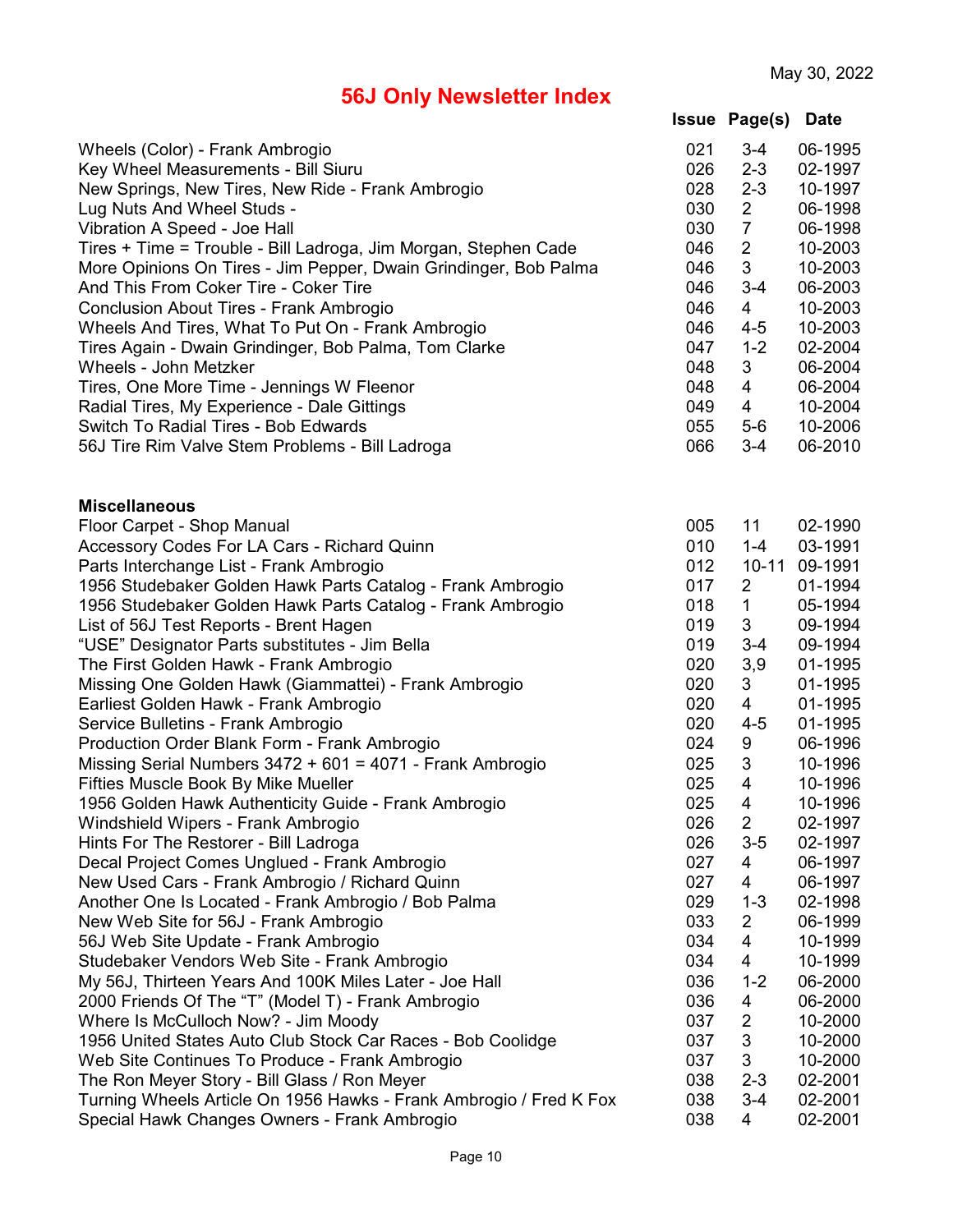| Issue | Page(s) | <b>Date</b> |
|-------|---------|-------------|
|-------|---------|-------------|

| Chuck Lampman's Hawk On TV - Chuck Lampman                            | 038 | 4              | 02-2001 |
|-----------------------------------------------------------------------|-----|----------------|---------|
| Going Up, 56J Prices - Frank Ambrogio                                 | 039 | $\mathbf 1$    | 06-2001 |
| Getting Insurance - Tom Snyder                                        | 039 | $4 - 5$        | 06-2001 |
| Update On The Special Golden Hawk - Pat Doherty                       | 039 | $\overline{7}$ | 06-2001 |
| National Automotive History Collection - Frank Ambrogio               | 040 | 1              | 10-2001 |
| Comparison Prices - Frank Ambrogio                                    | 040 | $\overline{2}$ | 10-2001 |
| At Long Last (Finding Dave Giamattei's Car) - Frank Ambrogio          | 040 | $\overline{2}$ | 10-2001 |
| Club Items For Show (from Bill Glass) - Frank Ambrogio                | 040 | $4 - 5$        | 10-2001 |
| Notes On Judging - Doug Jackman                                       | 040 | 5              | 10-2001 |
| 1956 Golden Hawk Diecast Model (Shrock Brothers) - Frank Ambrogio     | 041 | $\overline{2}$ | 02-2002 |
| 1956 Golden Hawk In Cars & Parts 02-2002 - Frank Ambrogio             | 041 | 3              | 02-2002 |
| Shrock Brothers Deliver New 1956 Golden Hawk Model - Frank Ambrogio   | 042 | 1              | 06-2002 |
| 6032356 Comes Full Circle - Frank Ambrogio, Bob Palma, Lou Palma      | 043 | $1 - 3$        | 10-2002 |
| 1956 Golden Hawk Manuals On CD - Frank Ambrogio                       | 043 | 4              | 10-2002 |
| 56J Only Message Group                                                | 043 | $4 - 5$        | 10-2002 |
| Judgement Day, 2 x 4 Carburetor Setup - Frank Ambrogio, Jim Pepper    | 043 | 5              | 10-2002 |
| Newsletter Back Issues Now On CD - Frank Ambrogio                     | 044 | 1              | 02-2003 |
| How Many Are Left? - Frank Ambrogio                                   | 044 | 3              | 02-2003 |
| How Fast Did They Go? - Frank Ambrogio, Tom McCahill                  | 044 | 4              | 02-2003 |
| Richard Kaufmann's Car On Hemmings 2003 Calendar - Frank Ambrogio     | 044 | 5              | 02-2003 |
| Car Values Remain Unchanged - Frank Ambrogio                          | 044 | $5-6$          | 02-2003 |
|                                                                       | 045 | $\overline{2}$ | 06-2003 |
| A Golden Hawk For Mrs Nance? - Frank Ambrogio                         | 045 | 1              | 06-2003 |
| Members Stories On Top Speed - Jim Morgan Larry Michael, Joe Hall     |     |                |         |
| Lost: One 56J And One Leg - K V Smith                                 | 045 | $3 - 4$        | 06-2003 |
| S & L Classics: 56J Owner Owns A Restoration Shop - Lenard Miller     | 045 | 4              | 06-2003 |
| Curtis French Keeps Mom's Golden Hawk In The Family - Curtis French   | 045 | 6              | 06-2003 |
| Found, Yet Another One From 1973 Turning Wheels List - Frank Ambrogio | 046 | $\mathbf 1$    | 10-2003 |
| The Fate Of 6032222 - Frank Ambrogio                                  | 046 | $\overline{2}$ | 10-2003 |
| Another CD Is In The Mix, Production Orders                           | 046 | $6 - 7$        | 10-2003 |
| Studebaker Photo Archive By Ed Reynolds - Frank Ambrogio              | 046 | $\overline{7}$ | 10-2003 |
| The Mrs Nance Car - Johnny Thiele                                     | 046 | $\overline{7}$ | 10-2003 |
| Vehicle Weight - Frank Ambrogio                                       | 047 | $2 - 3$        | 02-2004 |
| My Near Disaster - Richard Kaufmann                                   | 047 | $4 - 5$        | 02-2004 |
| More Notes From Joe Hall - Joe Hall                                   | 047 | $5-6$          | 02-2004 |
| <b>Production Order Variations - Frank Ambrogio</b>                   | 048 | 1              | 06-2004 |
| The Story Of 6033131 - Frank Ambrogio, Marty Prager                   | 049 | 1              | 10-2004 |
| "E" Version Of 56J Only - Frank Ambrogio                              | 049 | $1 - 2$        | 10-2004 |
| 1956 Golden Hawk Story From Many Years Ago - George Hamlin            | 049 | $4 - 5$        | 10-2004 |
| Arlington Branch Library, Questions - Jennara Wenk                    | 049 | 5              | 10-2004 |
| 1956 Golden Hawk Notes From Former Writer - Ken Fermoyle              | 049 | 6              | 10-2004 |
| 1956 Business Card Mouse Pad - Larry Whittle                          | 049 | 6              | 10-2004 |
| Found, Serial # 6800001 - Frank Ambrogio, Brent Hagen, Dan Cyr        | 050 | $1 - 3$        | 10-2005 |
| Odds And Ends - Joe Hall                                              | 050 | $3 - 4$        | 10-2005 |
| Follow-Up On The Car Of Marty Prager                                  | 050 | $5-6$          | 10-2005 |
| Chicago Auto Show, 1956 - Frank Ambrogio                              | 051 | $1 - 2$        | 06-2005 |
| Another Project Completion - Ray Martin                               | 051 | 2              | 06-2005 |
| Some Things Never Change (Front End Weight) - Frank Ambrogio          | 051 | $3 - 4$        | 06-2005 |
| More Studebaker Toys Than Room - Toy Studebaker Collectors Club       | 051 | 4              | 06-2005 |
| 56J Owners Register On-Line Store - Frank Ambrogio                    | 051 | 9              | 06-2005 |
| My Side Of The Story - Daryl Norenberg                                | 052 | $1 - 2$        | 10-2005 |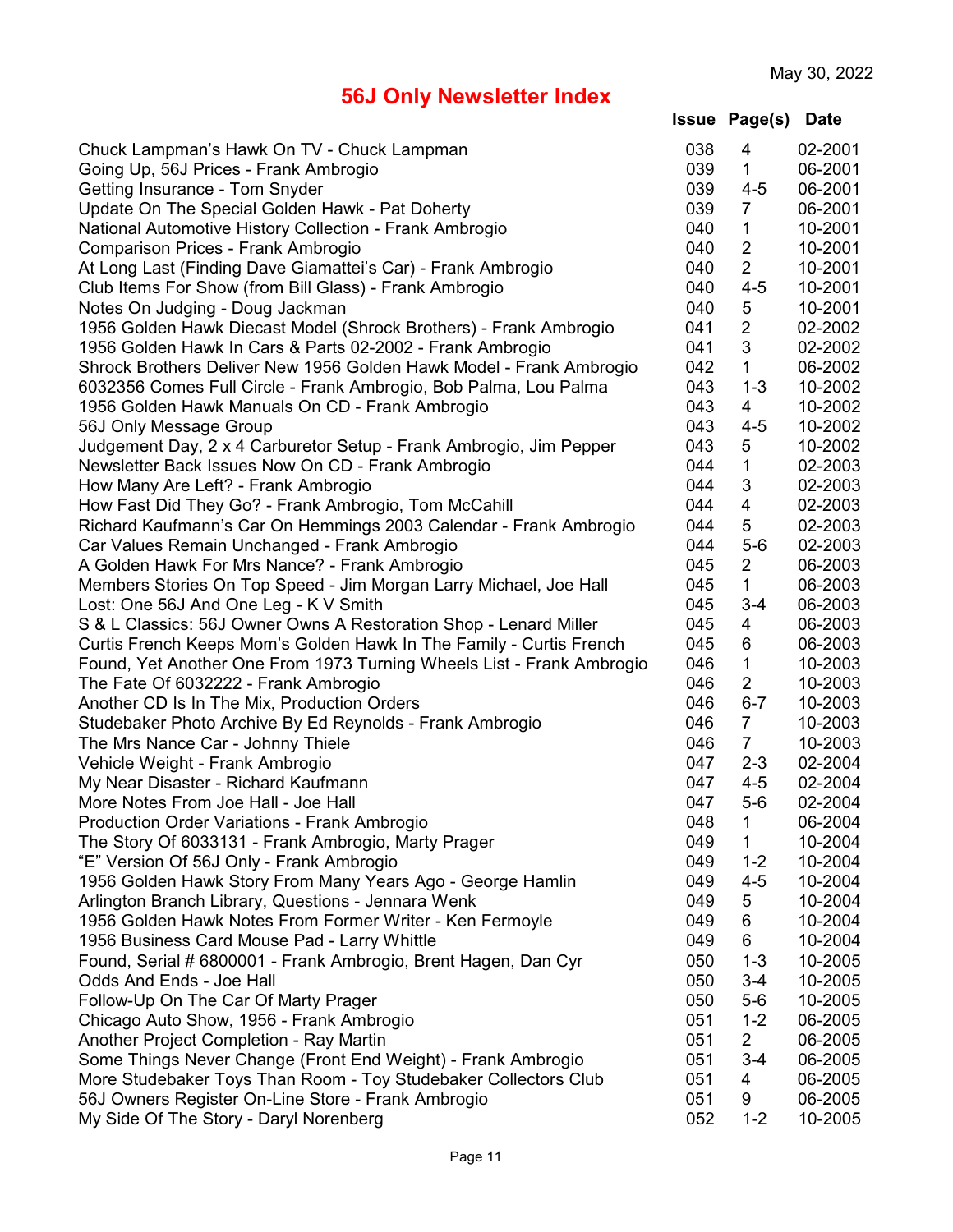| 1956 Golden Hawk Handling - Paul Warta                                     | 052 | $\mathbf{2}^{\prime}$   | 10-2005 |
|----------------------------------------------------------------------------|-----|-------------------------|---------|
| Additional Handling Opinion - Andy Beckman, K V Smith, Brent Hagen         | 052 | $2 - 3$                 | 10-2005 |
| Hawk From Hell Strikes Again - Bill Glass                                  | 052 | $3 - 4$                 | 10-2005 |
| Spokane Revisited - Leif Juliussen, Joe Hall, Gary Capwell                 | 052 | $4 - 5$                 | 10-2005 |
| Hello From England - Richard Atkinson                                      | 052 | 5                       | 10-2005 |
| 1956 Golden Hawk with A Sun roof - Jeff Pachl                              | 052 | 6                       | 10-2005 |
|                                                                            | 053 | $1 - 2$                 | 02-2006 |
| John Krauser Purchases John Ulver's Dad's 56J - John Ulver, John Krauser   | 053 | $\overline{2}$          | 02-2006 |
| Collectible Automobile, 56 Golden Hawk Story - George Hamlin               | 053 | $\overline{2}$          |         |
| Studebaker Skytop Registry - Paul Warta                                    |     |                         | 02-2006 |
| Packard Hawk Registry - Mike Williams                                      | 053 | $\overline{2}$          | 02-2006 |
| Rust Removal System - Roscoe Stelford                                      | 053 | 3                       | 02-2006 |
| Jack Smith, A Source For Studebaker Information - John Begian              | 053 | $\sqrt{3}$              | 02-2006 |
| Earliest Muscle Cars - Ray Laatz                                           | 053 | 4                       | 02-2006 |
| Great American Cars Book Features 1956 Golden Hawk - Frank Ambrogio        | 053 | $\overline{\mathbf{4}}$ | 02-2006 |
| Richard's Project Update - Richard Atkinson                                | 054 | $4 - 5$                 | 06-2006 |
| Markings Under The Hood And Chassis - Craig Parslow                        | 054 | 5                       | 06-2006 |
| Derelict Golden Hawk That Met Its Maker - Curtis French                    | 054 | 5                       | 06-2006 |
| Hemmings Classic Car To Feature Pat Doherty's Car - Frank Ambrogio         | 054 | 6                       | 06-2006 |
| Pat & Karen Doherty's Star (Hemmings Classic Car) - Frank Ambrogio         | 055 | $2 - 3$                 | 10-2006 |
| The Archives Of Advertising - Frank Ambrogio, Bill McBride                 | 055 | 3                       | 10-2006 |
| S & L Classics, Inc. Restorations - Lenard L Miller                        | 055 | $4 - 5$                 | 10-2006 |
| My Golden Hawk That I've Owned Since 1968 - Lee McCullough                 | 055 | $5-6$                   | 10-2006 |
| Fires Destroys 1956 Golden Hawk - Richard Atkinson                         | 056 | $1 - 2$                 | 02-2007 |
| Archives Of Advertising Update - Bill McBride                              | 056 | $\overline{2}$          | 02-2007 |
| 56J Owner Answers Old Cars Weekly - K V Smith                              | 057 | $\mathbf{1}$            | 06-2007 |
| 56J Sightings - Bob Palma                                                  | 057 | $\overline{2}$          | 06-2007 |
| 1958 Golden Hawk Register                                                  | 057 | $2 - 3$                 | 06-2007 |
| Electronic Newsletter Delivery - Frank Ambrogio                            | 057 | 3                       | 06-2007 |
| My Pink Golden Hawk - Dana Yaglowski                                       | 057 | $3 - 4$                 | 06-2007 |
| 1956 Manuals On DVD+R - Frank Ambrogio                                     | 057 | 4                       | 06-2007 |
| 43rd SDC Meet - Joe Hall, Frank Ambrogio, Larry Michael, Kendall Gibbs     | 058 | $2 - 5$                 | 10-2007 |
| People Helping People - Fernando Soliva, Jim Phelan                        | 058 | 5                       | 10-2007 |
| One 56J Sold - Ross Ball                                                   | 058 | 6                       | 10-2007 |
| How Many Are Left - Frank Ambrogio                                         | 059 | 3                       | 02-2008 |
| Name Badges - Frank Ambrogio                                               | 059 | $3 - 4$                 | 02-2008 |
| Want Ad Listings Out Of Date - Richard Atkinson                            | 059 | $4^{\circ}$             | 02-2008 |
| My Love Affair With My 1956 Golden Hawk - Jim Green                        | 059 | $4 - 5$                 | 02-2008 |
| Reply To Old Cars Weekly Article - Leif Juliussen                          | 059 | 5                       | 02-2008 |
| Ebay + Email = Excellent - Frank Ambrogio, Andrew Minney, Richard Atkinson | 060 | $2 - 3$                 | 06-2008 |
| 1966 Studebaker With A Packard V8 - Joe Hall, Frank Ambrogio               | 061 | $1 - 2$                 | 10-2008 |
| Original, Is There Such A Thing? - Frank Ambrogio                          | 061 | $\overline{2}$          | 10-2008 |
| Insurance As Good As Gold - Frank Ambrogio                                 | 061 | $2 - 3$                 | 10-2008 |
| 1956 Flight Hawk Register - Frank Ambrogio, Marion W Hoffmann              | 061 | 3                       | 10-2008 |
| Complete Restoration Started - Ron Johnson                                 | 061 | $4 - 5$                 | 10-2008 |
| YouTube Video on 1956 Golden Hawk - Larry Bost                             | 061 | 5                       | 10-2008 |
| Coming Up: The Second Twenty Years - Frank Ambrogio                        | 062 | $1 - 2$                 | 02-2009 |
| Excerpt From Car Classics - Ed Reynolds, Johnny Thiele                     | 062 | $\overline{2}$          | 02-2009 |
| My Stable Of Old Cars - Keith Piacente                                     | 062 | 4                       | 02-2009 |
| Observations On 6800208 - Brent Hagen                                      | 062 | $4 - 5$                 | 02-2009 |
| Maureen Hagen Talks Brent Into Buying a 1956 Instead of 1957 - Brent Hagen | 063 | 5                       | 06-2009 |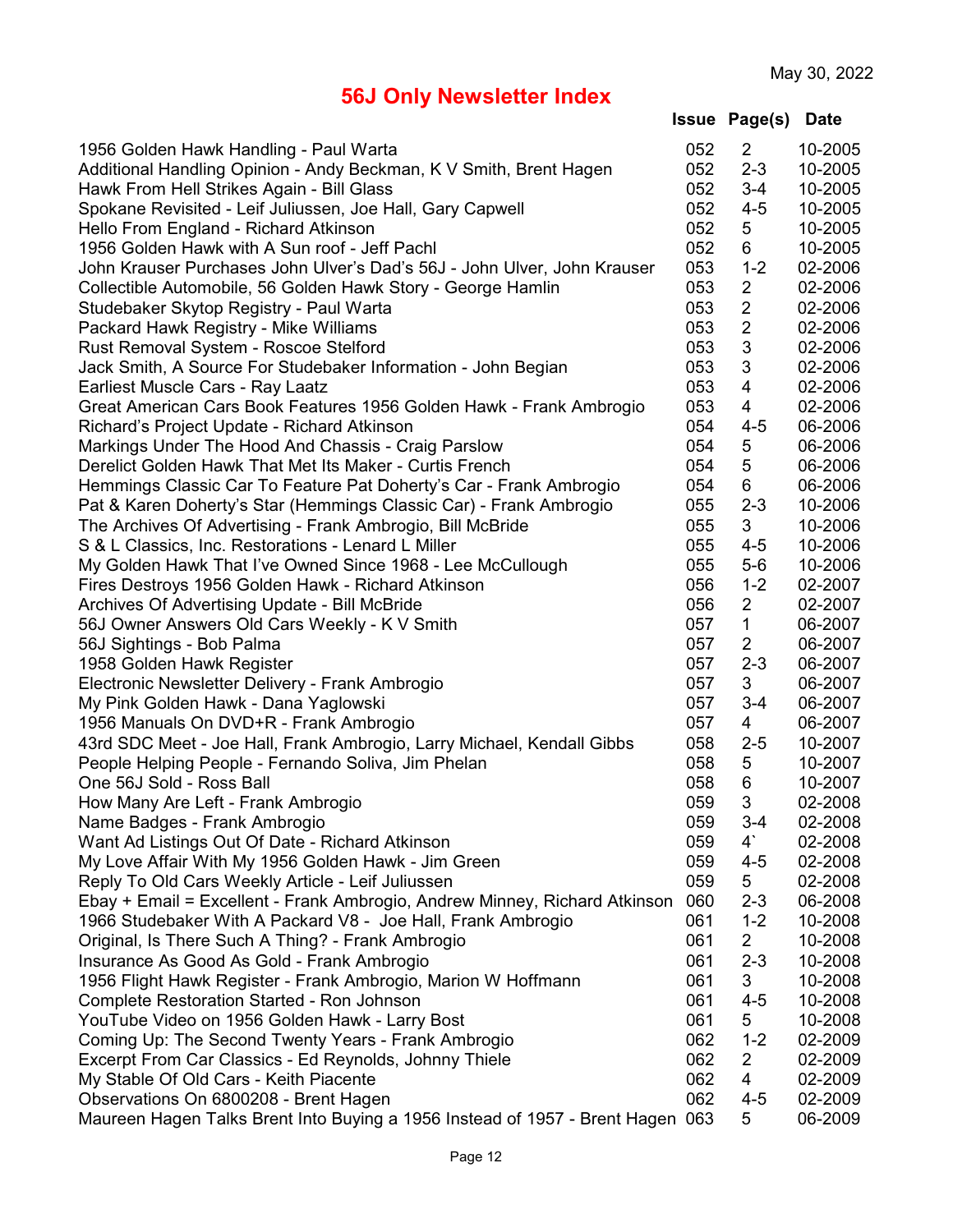| Thoughts On Authenticity Based On Studebaker Drawings - Jim Bella           | 063 | $5-6$          | 06-2009 |
|-----------------------------------------------------------------------------|-----|----------------|---------|
| Restoration Project Update - Mike Barany                                    | 063 | 6              | 06-2009 |
| Restorers Guide On DVD - Frank Ambrogio                                     | 064 | $\overline{2}$ | 10-2009 |
| 56J Only Newsletter Index - Frank Ambrogio                                  | 064 | 3              | 10-2009 |
| Packard Man Bob Aller Died - Tom Kaiser                                     | 064 | 4              | 10-2009 |
| 1956 Golden Hawk Returns to Original Family - Rob Pickering - Sue Stanberry | 065 | 3              | 02-2010 |
| 1956 Golden Hawk Model - Richard Atkinson                                   | 065 | $3 - 4$        | 02-2010 |
| 1/43 Scale Model 1956 Golden Hawk - Frank Ambrogio                          | 067 | 1              | 10-2010 |
| 1956 Wooden 56 Golden Hawk - Bob Edwards                                    | 067 | 1              | 10-2010 |
| 56J - Old Cars Weekly - Bill Ladroga                                        | 067 | $1 - 2$        | 10-2010 |
| How To Save Gas - Hypermiling - Motor Trend Repring                         | 067 | $2 - 3$        | 10-2010 |
| 1/43 Scale Model 1956 Golden Hawk - Frank Ambrogio                          | 068 | 3              | 02-2011 |
| Mechanix Illustrated 1956 Golden Hawk - Frank Ambrogio                      | 069 | $1 - 2$        | 06-2011 |
| Another One Turns Up (Serial Number 6032401) - Frank Ambrogio               | 069 | 2              | 06-2011 |
| 1956 Golden Hawks at the Springfield SDC International Meet - Pete Phillips | 070 | $2 - 3$        | 06-2011 |
| Service Bulletins Now On The Web - Frank Ambrogio                           | 070 | 3              | 06-2011 |
| Left Side Vs Right Side In The Manuals - Bill Ladroga                       | 071 | $1 - 2$        | 02-2012 |
| The Days and Nights Of Ron Johnson - Ron Johnson                            | 072 | $1 - 2$        | 06-2012 |
| You Wanna Drive? - Marie Lewis                                              | 072 | $2 - 3$        | 06-2012 |
| Paxton Inventory - Brent Hagen                                              | 072 | 3              | 06-2012 |
| Still Living With Gypsy! - Bill Ladroga                                     | 073 | $1 - 3$        | 10-2012 |
| A New Wave Of Shortages - George Hamlin                                     | 074 | $3 - 4$        | 02-2013 |
| The A/C 1956 Golden Hawk - Frank Ambrogio                                   | 074 | $4 - 5$        | 02-2013 |
| Shortages, Updated - George Hamlin                                          | 075 | $\overline{2}$ | 06-2013 |
| Additional Information on A/C for 56J - Brent Hagen                         | 075 | 5              | 06-2013 |
| 1956 Golden Hawk Runs In Italy's Mille Miglia - Frank Ambrogio              | 076 | $1 - 4$        | 10-2013 |
| Farewell To Bondo Billy - Frank Ambrogio                                    | 076 | 4              | 10-2013 |
| Reality Check, Get your project moving - Frank Ambrogio                     | 077 | $1 - 2$        | 02-2014 |
| Motivation Was All I Needed - Tom Snyder                                    | 077 | 3              | 02-2014 |
| One Of The Exceptions, The 10% Solution - Larry Prater                      | 077 | 4              | 02-2014 |
| <b>Reality Check Feedback</b>                                               | 078 | $\overline{2}$ | 06-2014 |
| 1956 Golden Hawk Classic American Magazine Photo Shoot-Richard Atkinson     | 079 | $1 - 2$        | 10-2014 |
| On Restoring A 1956 Golden Hawk - Larry Herweg                              | 079 | $2 - 3$        | 10-2014 |
| Twice The Fun or Double Trouble - Frank Ambrogio                            | 081 | $1 - 2$        | 06-2015 |
| A Good Run (2015 Mille Miglia) - Leo Schigiel                               | 082 | $\overline{2}$ | 10-2015 |
| A (not so) Good Idea (Manuals on flash drive) - Frank Ambrogio              | 082 | 3              | 10-2015 |
| And, A Good Idea(?) - Portable A/C - Frank Ambrogio                         | 082 | $3 - 4$        | 10-2015 |
| Data Processing - Larry Michael                                             | 083 | $\overline{2}$ | 02-2016 |
| 56J Items Available On A Flash Drive - Frank Ambrogio                       | 083 | $\overline{2}$ | 02-2016 |
| Want Ads Eliminated From 56J Only- Frank Ambrogio                           | 083 | 3              | 02-2016 |
| Email Newsletter VS Mail - Frank Ambrogio                                   | 083 | $3 - 4$        | 02-2016 |
| A Rant About Vintage Road Tests - Curtis French                             | 084 | $3 - 4$        | 06-2016 |
| Garbage - The New Gold Standard - Frank Ambrogio                            | 085 | $1 - 2$        | 06-2016 |
| Authenticity Guide Update - Frank Ambrogio                                  | 086 | 3              | 02-2017 |
| 56J Story - Tom Snyder                                                      | 087 | 1              | 02-2017 |
| A Brief History Of Our 56 Golden Hawk, 1960-1962 - Curtis French            | 087 | $3 - 4$        | 02-2017 |
| Jet Streak 56J Update - John Kwiatkowski                                    | 087 | $\overline{4}$ | 02-2017 |
| Smiling All The Way Home - Jim Burdick                                      | 087 | $4 - 5$        | 02-2017 |
| The Other Robert E Lee - Frank Ambrogio                                     | 088 | $1 - 2$        | 06-2017 |
| Picture of My Golden Hawk - Curtis French                                   | 088 | 3              | 06-2017 |